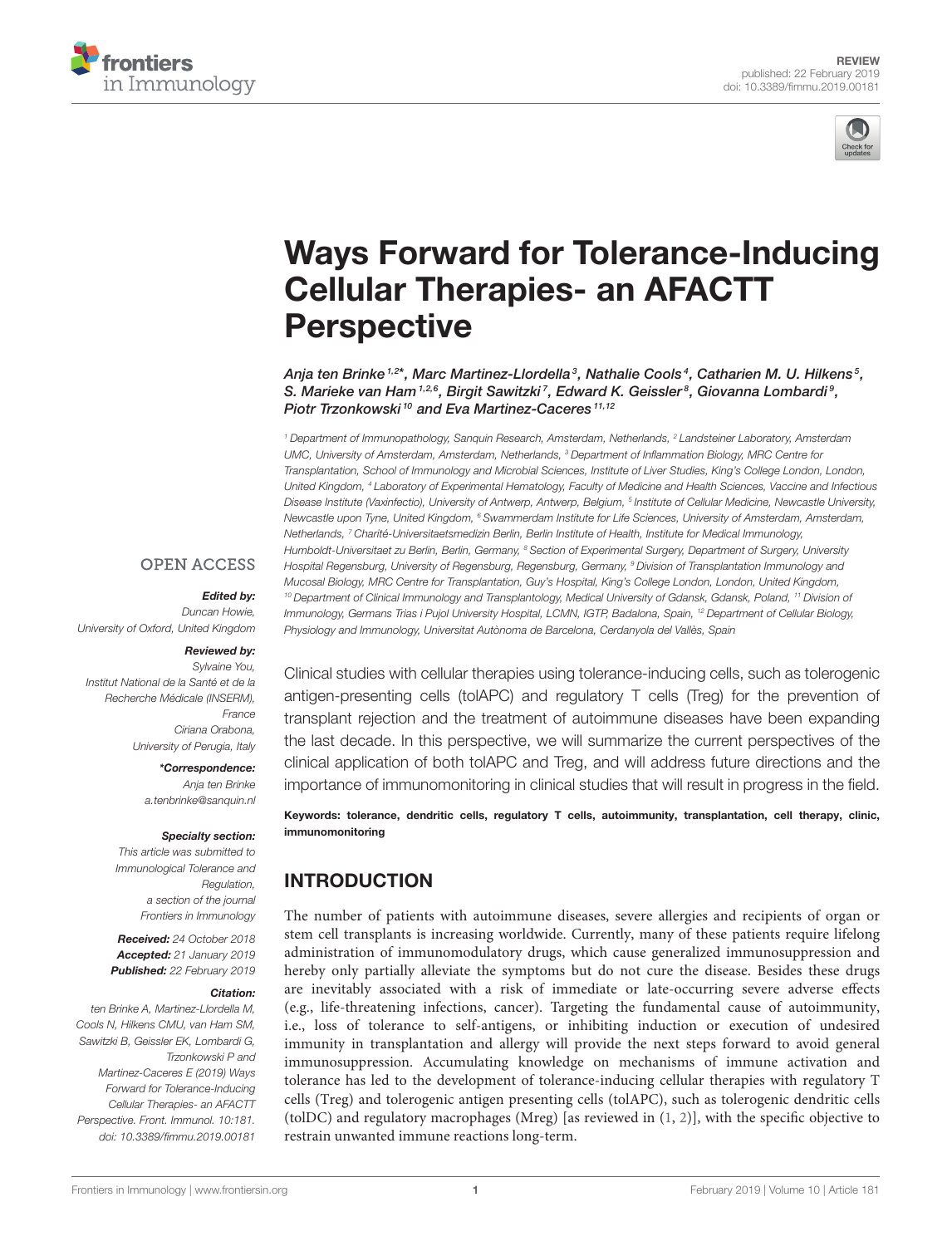The development of cell-based therapies is clinically attractive for many reasons, not in the least through their potential of being of low-toxicity, to simultaneously control many different inflammatory cells and induction of antigen-specific immunity. Since immunological tolerance is a self-reinforcing state [\(3\)](#page-15-0), the therapeutic effects of cell therapy are expected to outlast the lifespan of the therapeutic cells themselves, opening the possibility of curative treatments. Production costs for these tolerogenic cell products range from 10,000 to 40,000 Euro depending on the therapeutic cell product and production site, which is relatively low considering that few injections of cells may be sufficient to induce long-lasting tolerance.

In recognition of the potential of tolerance inducing cellbased therapies and to join forces in the ongoing efforts in the field, A FACTT (Action to Focus and Accelerate Cell Based Tolerance-inducing Therapies (CTT) was initiated through EU COST Action Funding. Our goal was to initiate a network that would coordinate European CTT efforts to minimize overlap and maximize comparison of the diverse approaches across Europe. Now, looking back at 4 years of very active network interactions, we have evaluated our combined current stance in the field and defined avenues to support future directions.

### TOLEROGENIC THERAPY WITH ANTIGEN PRESENTING CELLS IN CLINICAL PRACTICE

Over the past 20 years extensive experimental research has been invested in the generation and characterization of tolAPC, including tolDC and Mreg, with the aim to restore tolerance in autoimmune diseases [\(4–](#page-15-1)[10\)](#page-15-2) and transplant rejection [\(5,](#page-15-3) [11–](#page-15-4)[14\)](#page-15-5). To date, clinical trials exploring the safety, feasibility and efficacy of different types of tolAPC are a reality [reviewed in [\(1\)](#page-14-0) and **[Table 1](#page-2-0)**], and have confirmed so far that tolAPC therapy is safe, with no relevant side effects, and is well-tolerated by patients. Hence, to advance tolerogenic therapy with antigen-presenting cells (APC), we should stand on the shoulders of these pioneers and address remaining challenges, such as the optimal dose, injection route, frequency of administration, antigen-specificity, and the related issue of suitable biomarkers of cell therapyinduced reduction of general inflammatory state and induction of tolerance, in the design of the next-generation clinical trials.

### Phenotypic and Functional Identification of in vitro Generated TolAPC

Both tolDC and Mreg can be generated in vitro starting from CD14<sup>+</sup> monocytes and share some phenotypic and functional characteristics. Indeed, both tolAPC types express low to intermediate levels of T-cell costimulatory molecules, and secrete low amounts of pro-inflammatory cytokines, indicative of a partially matured APC. Similarly, immature DC (iDC) display minimal expression of costimulatory molecules and little secretion of inflammatory cytokines, demonstrating potential optimal requirements for tolerance induction in vivo [\(23,](#page-15-6) [24\)](#page-15-7). However, iDC are unstable and may differentiate into immunogenic DC under inflammatory conditions [\(25,](#page-15-8) [26\)](#page-15-9).

This invalidates their putative use as therapeutic products for tolerance induction. Therefore, different strategies to generate stable tolAPC have been explored, including treatment with pharmacological agents or cocktails of immunomodulatory cytokines, genetic engineering, and exposure to apoptotic cells [\(9,](#page-15-10) [27,](#page-15-11) [28\)](#page-15-12). Most of these in vitro conditioning regimens aim at stabilizing a semi-mature state of tolDC, maintaining the capacity to induce immune hyporesponsiveness of T cells, even in presence of powerful pro-inflammatory signals.

Importantly, tolAPC inhibit T cell proliferation, albeit through different immunosuppressive mechanisms depending on the approach used to generate tolAPC in vitro. Induction of peripheral T cell anergy and apoptosis [\(29\)](#page-15-13), attenuation of effector and memory T cell responses and the generation and activation of Treg populations [\(30,](#page-15-14) [31\)](#page-15-15) result in part from presentation of low levels of antigen in the absence of costimulation; these are typical mechanisms attributed to a variety of tolerogenic subtypes [\(10,](#page-15-2) [32,](#page-15-16) [33\)](#page-15-17). Additionally, tolerogenic DC may express various inhibitory receptors such as programmed death-ligand (PD-L)1, PD-L2 [\(34\)](#page-15-18), immunoglobulin-like transcripts (ILT) [\(35\)](#page-15-19), FasL [\(36,](#page-15-20) [37\)](#page-15-21), and TRAIL [\(38\)](#page-15-22). Secretion of anti-inflammatory cytokines such as IL-10 [\(39,](#page-15-23) [40\)](#page-15-24) and TGF-β [\(41,](#page-16-0) [42\)](#page-16-1), as well as reduced expression of pro-inflammatory cytokines, also may contribute to tolerance induction. A study comparing tolDC generated in presence of dexamethasone and rapamycin demonstrated that while both tolDC subsets were able to impair T cell proliferation, rapamycin-treated tolDC have a mature phenotype and are not able to produce IL-10 upon stimulation with LPS, as opposed to vitamin  $D_3$ - or dexamethasone-treated tolDC [\(27\)](#page-15-11). Whereas, it was demonstrated that rapamycin-treated tolDC induce Treg  $(27)$ , vitD<sub>3</sub>-treated tolDC induce T-cell hyporesponsiveness and antigen-specific Treg [\(7,](#page-15-25) [43\)](#page-16-2). Moreover, DC-10 induce Tr1 cells [\(44\)](#page-16-3), while autologous tolDC have a weak capacity to stimulate allogeneic T cells and suppress Tcell proliferation and IFN-γ production [\(45\)](#page-16-4). Mreg have been shown to convert allogeneic  $CD4^+$  T cells to IL-10-producing, TIGIT<sup>+</sup>, FoxP3<sup>+</sup>-induced Treg [\(46\)](#page-16-5). Variations in the process to generate tolAPC may initiate regulation through distinctive mechanisms, making it difficult to compare these different types of tolAPC. Therefore, efforts have been made to find common features unique for tolerance-inducing cells [\(47\)](#page-16-6). For example, since tolDC conditioned using vitamin  $D_3$  and dexamethasone exhibit high cell surface expression of TLR2 [\(48\)](#page-16-7) or CD52 [\(49\)](#page-16-8), such markers might be considered to assess the quality and stability of tolDC in future cell-based clinical trial protocols. In addition, it was demonstrated that the expression of single immunoglobulin IL-1-related receptor has a role in maintaining low levels of costimulatory molecules and in regulation of Treg expansion [\(50\)](#page-16-9). Others demonstrated that C-lectin receptor CLEC-2 upregulation by DC is associated with Treg induction [\(51\)](#page-16-10). So far, however, gene expression studies comparing different tolDC and Mreg protocols have not been able to identify common biomarkers of tolerance induction [reviewed by [\(52,](#page-16-11) [53\)](#page-16-12) and [\(54\)](#page-16-13)].

The difficulty in comparing characteristics of different clinical tolAPC suggests the need for a uniform set of metrics for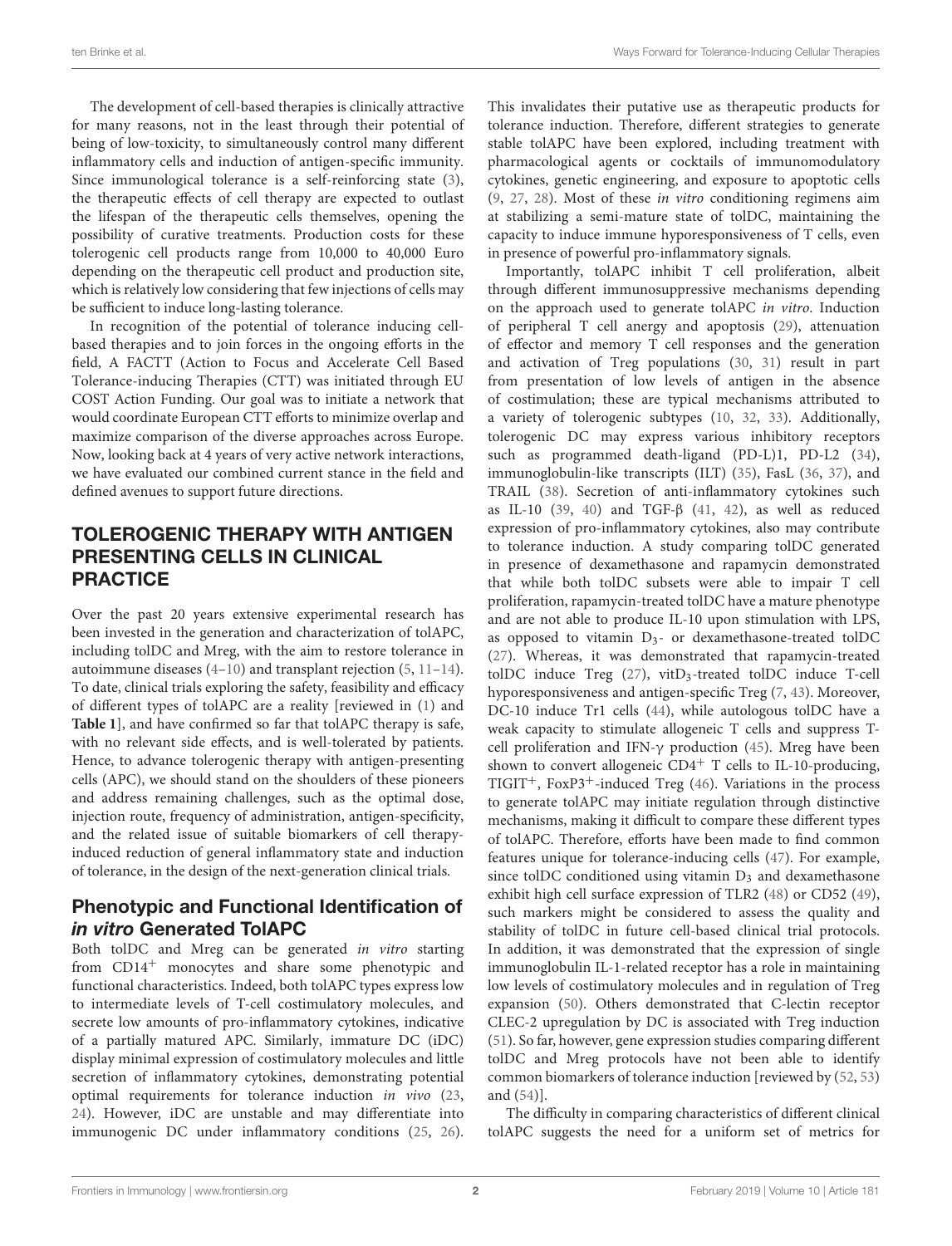|                               |               | TABLE 1   Completed or ongoing trials with tolAPC in autoimmunity and transplantation.                  |                                                       |                                               |                                                                         |                            |                                                                                                                                              |                                |            |
|-------------------------------|---------------|---------------------------------------------------------------------------------------------------------|-------------------------------------------------------|-----------------------------------------------|-------------------------------------------------------------------------|----------------------------|----------------------------------------------------------------------------------------------------------------------------------------------|--------------------------------|------------|
| Study ID                      | Phase         | Cell product                                                                                            | Indication                                            | Dosing scheme                                 | toIDC per dose                                                          | administration<br>Route of | Outcome                                                                                                                                      | Center                         | References |
| NCT00445913                   |               | CD40/CD80/CD86 toIDC<br>Antisense ODN targeting                                                         | $\supset$<br>$\overline{\vdash}$                      | 4 injections,<br>bi-weekly                    | $1\times10^7$                                                           | Intradermal                | B220+CD11c+B cells<br>-No adverse effects<br>-Increase of<br>(AE)                                                                            | Pittsburgh/USA                 | $(15)$     |
|                               |               |                                                                                                         |                                                       |                                               |                                                                         |                            | C-peptide reactivation<br>-Evidence for                                                                                                      |                                |            |
| NCT02354911                   | $\equiv$      | CD40/CD80/CD86 toIDC<br>Antisense ODN targeting                                                         | Recent onset T1D                                      | 4 injections,<br>bi-weekly                    | $1\times10^7$                                                           | Intradermal                | Not Recruiting                                                                                                                               | Pittsburgh/USA<br>DiaVacs Inc. |            |
| NTR5542                       |               | VitD3 and Dex toIDC pulsed T1D<br>with proinsulin peptide                                               |                                                       | 2 injections, 4 weeks<br>apart                | Dose-escalation: 5, 10, or<br>$20\times10^6$                            | Intradermal                | Finished                                                                                                                                     | Leiden/NL                      |            |
| Rheumavax                     |               | 11-7082 toIDC pulsed with<br>4 citrullinated peptides<br>NF-kB inhibitor Bay                            | HLA-risk positive RA<br>(minimal disease<br>activity) | Single injection                              | High dose $2-4.5 \times 10^6$<br>Low dose $0.5-1 \times 10^6$           | Intradermal                | -Decrease eff T cells,<br>-Decrease DAS28<br>pro-inflammatory<br>cytokines and<br>ratio Teff/Treg<br>-Grade   AE.<br>chemokines<br>-Decrease | Brisbane/AUS                   | (16)       |
| NCT01352858<br>(AutoDECRA)    |               | Dex and VitD3 toIDC pulsed Inflammatory Arthritis Single injection<br>with autologous synovial<br>fluid |                                                       |                                               | Dose-escalation:<br>$10\times10^6$<br>$3\times10^6$<br>$1\times10^6$    | Intraarticular             | stabilized in 2 patients<br>receiving the highest<br>-Knee symptomse<br>-Safe, feasible,<br>acceptable<br>doses                              | Newcastle upon<br>Tyne/UK      | (17)       |
| CRIS KCT0000035<br>CreaVax-RA |               | recombinant PAD4, RA33,<br>citrullinated, fillagrin and<br>toIDC pulsed with<br>vimentin                | ₫                                                     | 5 injections                                  | High dose $1.5 \times 10^7$<br>Low dose $0.5 \times 10^7$               | Not indicated              | -Antigen -specific<br>decreased in 5/9<br>positive patients<br>-Treatment well<br>autoantibodies<br>tolerated                                | Seoul/KOR                      | $(18)$     |
| NCT03337165<br>(TolDCfoRA)    |               | Dex and IFN-a toIDC                                                                                     | ₫                                                     | Single injection                              | Dose-escalation: 1, 3, 5, 8,<br>$10\times10^6$                          | Intraarticular             | Recruiting                                                                                                                                   | Novosibirk/RUS                 |            |
| NCT02283671                   |               | relevant disease peptides<br>Dex toIDC pulsed with                                                      | Neuro-myelitis optica<br>MS and                       | 3 injections,<br>bi-weekly                    | Not indicated                                                           | Intravenous                | Recruiting                                                                                                                                   | Barcelona/ES                   |            |
| NCT02618902                   | $\frac{1}{2}$ | myelin-derived peptides<br>VitD3 toIDC pulsed with                                                      | Active MS patients                                    | bi-weekly and 2<br>6 injections, 4<br>monthly | Dose-escalation:<br>$10\times10^6$<br>$15\times10^6$<br>$5\times10^6$   | Intradermal                | Recruiting                                                                                                                                   | Antwerp/BE                     |            |
| NCT02903537<br>(Tolervit-MS)  | $\frac{1}{2}$ | myelin-derived peptides<br>VitD3 toIDC pulsed with                                                      | Active MS patients                                    | bi-weekly and 2<br>6 injections, 4<br>monthly | Dose-escalation:<br>$10\times10^6$<br>$15 \times 10^6$<br>$5\times10^6$ | Intranodal                 | Recruiting                                                                                                                                   | Pamplona/ES<br>Badalona,       |            |

<span id="page-2-0"></span>TABLE 1 | Completed or ongoing trials with to/APC in autoimmunity and transplantation.

<sup>(</sup>Continued)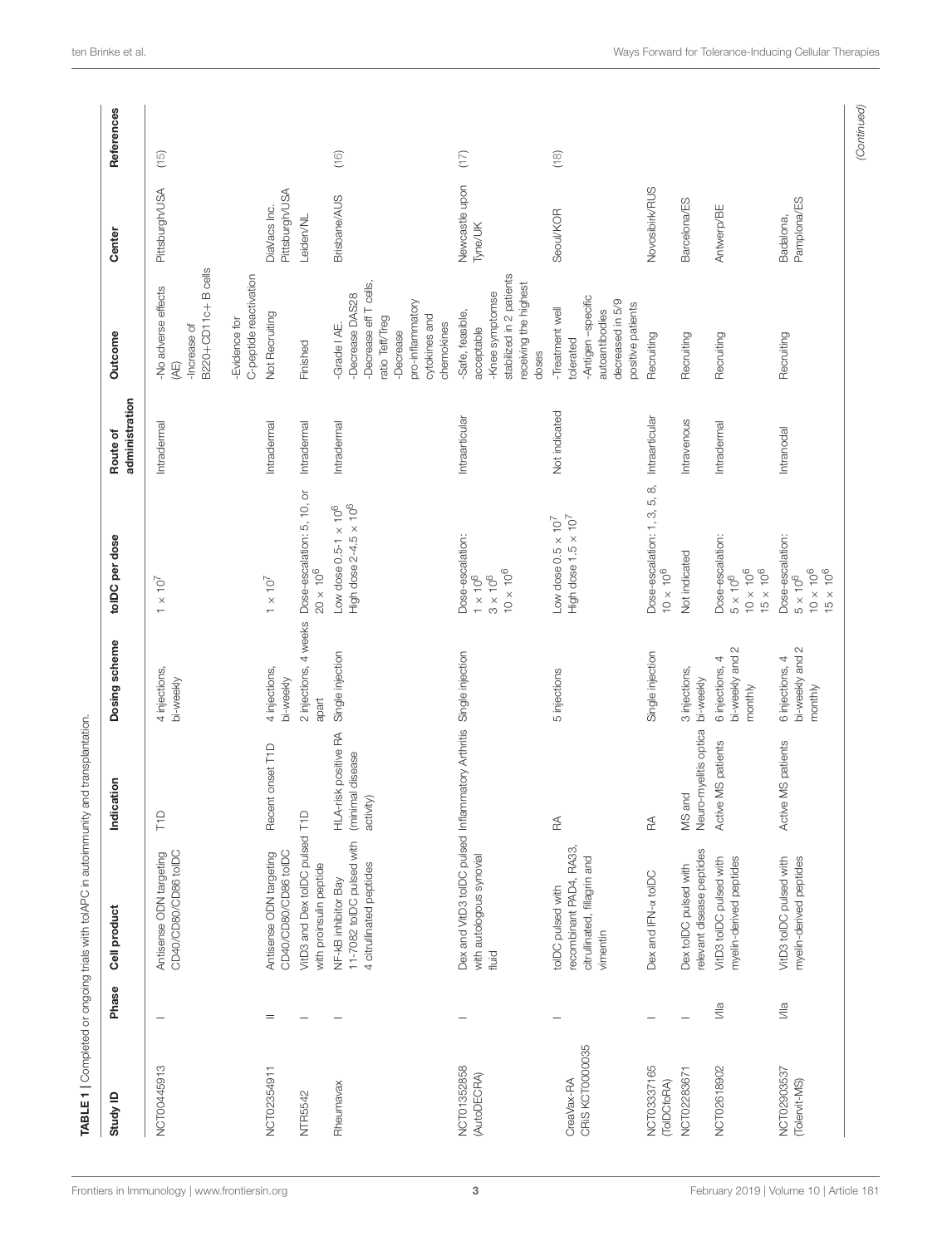| TABLE 1   Continued      |          |                                                                                                                                                                                                                                                                                                          |                                   |                                                                 |                                                                                                                                |                            |                                                                                                                                                                                                                                                              |                       |            |
|--------------------------|----------|----------------------------------------------------------------------------------------------------------------------------------------------------------------------------------------------------------------------------------------------------------------------------------------------------------|-----------------------------------|-----------------------------------------------------------------|--------------------------------------------------------------------------------------------------------------------------------|----------------------------|--------------------------------------------------------------------------------------------------------------------------------------------------------------------------------------------------------------------------------------------------------------|-----------------------|------------|
| Study ID                 | Phase    | Cell product                                                                                                                                                                                                                                                                                             | cation<br>Ī                       | Dosing scheme                                                   | toIDC per dose                                                                                                                 | administration<br>Route of | Outcome                                                                                                                                                                                                                                                      | Center                | References |
|                          |          | Dex and VitA toIDC                                                                                                                                                                                                                                                                                       | actory Crohn's<br>disease<br>Refr | Single injection or 3<br>injections bi-weekly                   | Dose-escalation:<br>$10\times10^6$<br>$5\times10^6$<br>$2\times10^6$                                                           | Intra-peritoneal           | Clinical improvement<br>Increase of Treg and<br>decrease of IFN-Y<br>-No AE (3 patients<br>withdrew due to<br>worsening of<br>in 3 patients<br>symptoms)<br>levels                                                                                           | <b>Barcelona/ES</b>   | (19)       |
| NCT02622763              |          | Dex toIDC                                                                                                                                                                                                                                                                                                | Crohn's disease                   | Not listed                                                      | $100 \times 10^6$<br>$10\times10^6$                                                                                            | Intralesional              | Recruiting                                                                                                                                                                                                                                                   | Barcelona/ES          |            |
| NCT02252055<br>(ONEatDC) | $\equiv$ | GM-CSF-recipient toIDC<br>Low-dose                                                                                                                                                                                                                                                                       | Kidney Tx from living<br>donor    | Single injection, 1 day 1 x 10 <sup>6</sup> /kg bw<br>before Tx |                                                                                                                                | Intravenous                |                                                                                                                                                                                                                                                              | Nantes/FR             | (20)       |
| NCT03726307              |          | VitD3 and IL-10 donor<br>toIDC (Dcreg)                                                                                                                                                                                                                                                                   | Kidney Tx from living<br>donor    | $\overline{ }$<br>Single injection,<br>days before Tx           | $0.5 \pm 0.1 \times 10^6$ /kg bw,<br>$1,2 \pm 0.2 \times 10^6$ /kg bw,<br>$2.5$ to $5 \times 10^6$ kg bw<br>Dose - escalation: | Intravenous                | Not yet recruiting                                                                                                                                                                                                                                           | <b>Pittsburgh/USA</b> |            |
| NCT03164265              |          | VitD3 and IL-10 donor<br>toIDC (Dcreg)                                                                                                                                                                                                                                                                   | Liver Tx                          | Single injection, 7<br>days before Tx                           | Not described                                                                                                                  | Intravenous                | Enrolling by invitation                                                                                                                                                                                                                                      | <b>Pittsburgh/USA</b> |            |
| TAIC-I                   | $\equiv$ | Cell product containing<br>donor Mreg                                                                                                                                                                                                                                                                    | deceased donor<br>Kidney Tx from  | LO<br>Single injection,<br>days after Tx                        | $0.5 - 7.5 \times 10^6$ /kg bw                                                                                                 | Intravenous                | Safe                                                                                                                                                                                                                                                         | Regensburg/DE         | (21)       |
| TAIC-II                  |          | Cell product containing<br>donor Mreg                                                                                                                                                                                                                                                                    | Kidney Tx from living<br>donor    | Single injection, 5<br>days before Tx                           | 1.7-10.4 $\times$ 10 <sup>7</sup> /kg bw                                                                                       | Intravenous                | py and one patient was<br>immunosuppression for<br>-No acute or delayed<br>were able to tolerate<br>low-dose tacrolimus<br>-3 of the 5 patients<br>AE were associated<br>withdrawn from all<br>with the infusion.<br>monothera-<br>8 months<br>-Safe<br>over | Regensburg/DE         | (22)       |
| NCT02085629              | $\equiv$ | Donor derived Mreg                                                                                                                                                                                                                                                                                       | Kidney Tx from living<br>donor    | Single injection, 7<br>days before Tx                           | $2.5 - 7.5 \times 10^6$ /kg bw                                                                                                 | Intravenous                | Completed, no results<br>yet                                                                                                                                                                                                                                 | Regensburg/DE         | (20)       |
|                          |          | This table is based on information deposited on www.iniviativals.gov, www.dinivaltivalsregister.eu and/or indicated references. AE, adverse event; RA, the unratioid arthritis; T10, type 1 diabetes; Tx, transplantation; Dex<br>MS, multiple sclerosis; /kg bw, per kg body weight; vitD3, vitamin D3. |                                   |                                                                 |                                                                                                                                |                            |                                                                                                                                                                                                                                                              |                       |            |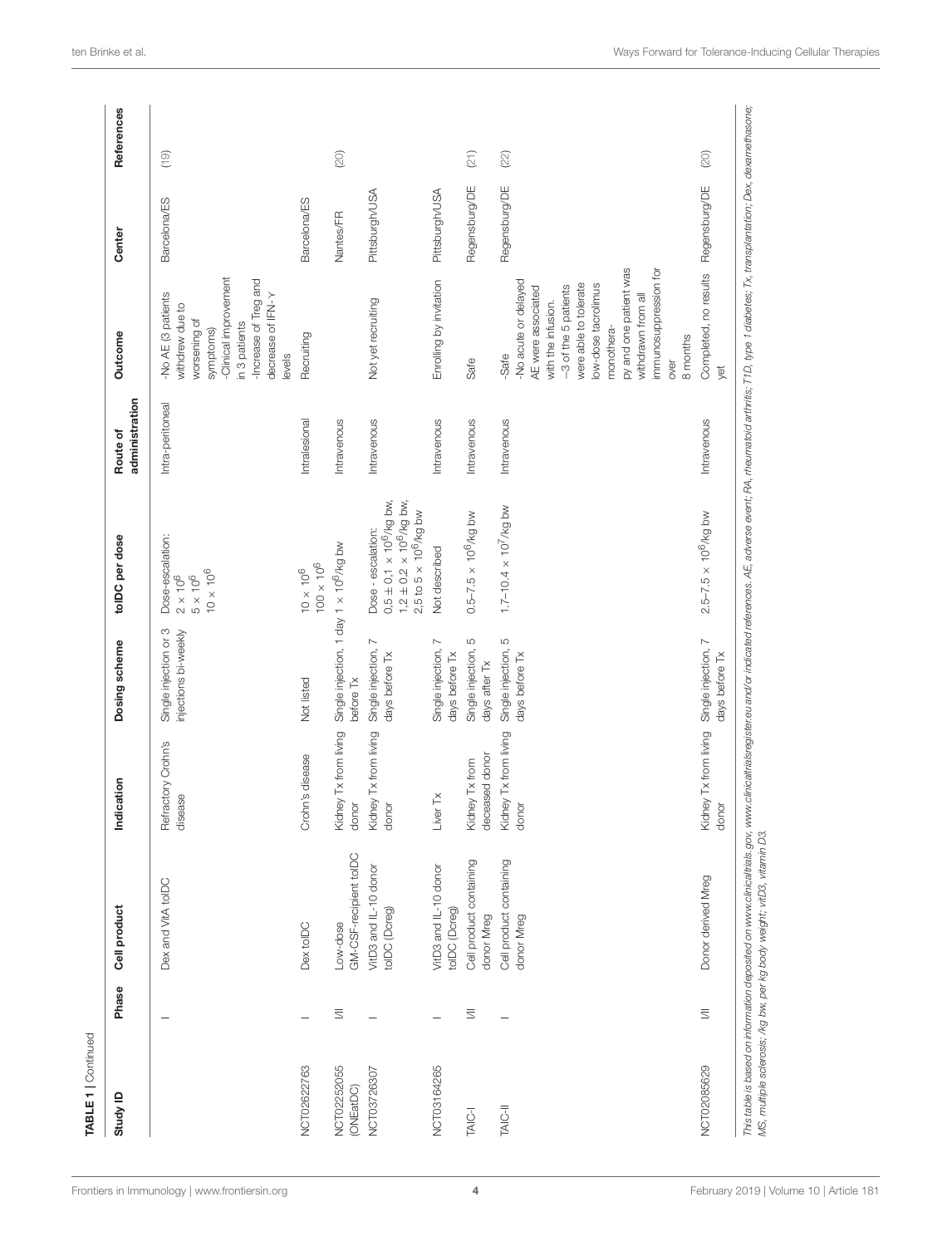their description, including full characterization of (at least) the immune phenotype and their functional activity (potency). Hence, a better identification of the characteristics that identify the tolerance-inducing properties of tolAPC, irrespective of the conditioning regimen, would be valuable for safe cell therapy delivery into patients. Joint efforts in translating tolAPC into the clinic by harmonizing protocols and defining functional quality parameters have been initiated [\(1,](#page-14-0) [55\)](#page-16-14). A Minimum Information Model on Antigen-presenting cells (MITAP) has been defined to harmonize reporting on tolAPC therapy to ultimately allow the uncovering of commonalities between tolAPC and to define common quality control biomarkers and potency assays for the various tolAPC products for clinical use [\(55\)](#page-16-14). Likewise, using similar immunomonitoring protocols in different clinical trials could help to better understand the in vivo mechanism of action of these cells [\(56\)](#page-16-15).

# Antigen Specificity of TolAPC-Based Immunomodulation

Targeted regulation of antigen-specific T cell responses would avoid generalized immunosuppression as observed with immunosuppressive drugs and monoclonal antibodies currently in use in the clinics and may thus overcome occurrence of impaired immune-surveillance leading to infections or development of malignancies. Ex vivo generated tolAPC have the potential to therapeutically induce, enhance, or restore antigen-specific tolerance. Indeed, after loading these cells with exogenous or endogenous antigens, one major advantage is their capability to act in an antigen-specific manner.

A number of in vivo studies demonstrate that antigen loading of tolAPC is indispensable to reach efficient clinical responsiveness following tolAPC therapy. For instance, a beneficial effect of vitamin D3-tolDC loaded with MOG40−<sup>55</sup> peptide was demonstrated in experimental autoimmune encephalomyelitis (EAE), whereas no clear beneficial effect on the clinical score of EAE mice was found when mice were treated with vitamin  $D_3$ - tolDC not loaded with myelin peptides [\(57,](#page-16-16) [58\)](#page-16-17). Similar findings have been demonstrated in other animal models of autoimmune diseases, including collagen-induced arthritis and autoimmune thyroiditis [\(59](#page-16-18)[–61\)](#page-16-19). Altogether, these findings suggest that selection of the target self-antigen is critical for disease-specific tolerance induction in vivo. Suitable diseaseassociated self-antigens responsible for T cell priming have been identified for T1D and multiple sclerosis (MS). However, this is not the case for other autoimmune diseases, such as rheumatoid arthritis or Crohn's disease, for which specific disease-associated antigens are unknown or not tissue specific. Moreover, not all patients uniformly display the same set of self-antigens for a given disease. MS, for example, is associated with a range of self-antigens and auto-antibodies that are differentially expressed among patients and at different points during the disease [\(62\)](#page-16-20). While the targetable autoreactive T cell populations may be limited to a select number of antigens at the onset of clinical disease, other "late antigen" or spread epitope autoreactive T cell populations may drive autoimmunity during progression of the disease. To overcome this hurdle, some groups have chosen to load the tolerance-inducing therapeutic cells with a broad pool of distinct, candidate disease-related peptides [\(63](#page-16-21)[–65\)](#page-16-22) (NCT02283671, NCT02618902, and NCT02903537).

In contrast to autoimmunity, transplant rejection is mediated by an undesired immune response against epitopes that differ between the transplanted donor graft and the recipient host, so-called allorecognition [\(66\)](#page-16-23). Specifically, recipient T cells may initiate a strong immune response leading to transplant rejection in the absence of adequate immunosuppression. To avoid transplant rejection, the induction of tolerance to donor-specific antigens has been coined as a therapeutic target for decades. For this, both donor tolAPC and recipient tolAPC loaded with donor-specific antigens are being considered for development of cell-based immunotherapeutic protocols in the transplantation setting [\(67\)](#page-16-24). However, whereas the clinical use of donorderived tolAPC is only feasible in the context of living donor transplantation and entails a risk of sensitization (including development of allo-antibodies), the use of autologous, i.e., recipient-derived, tolAPC is a less risky approach to begin with. Indeed, the use of recipient autologous tolAPC is likely to be more feasible than that of donor-derived tolAPC, since cell products can be prepared from the peripheral blood of the recipient before transplantation, stored while the patient is on the waiting list, and loaded with donor-derived antigens (such as HLA peptides or donor cell lysates) at the time of transplantation. In the context of the ONE study, two trials using tolDC and Mreg are being performed in living-donor kidney transplant recipients (**[Table 1](#page-2-0)**).

### Route of Administration of TolAPC

Although it is generally accepted that the route of administration is important for optimal tolAPC effector function, the best route of tolAPC administration is not known. To date, a variety of routes of administration have been used (see **[Table 1](#page-2-0)**), including intradermal, intraperitoneal [\(19\)](#page-15-30), intravenous and intra-articular [\(17\)](#page-15-28). Different routes of administration may be required to allow tolDC to reach the relevant draining lymphoid tissue for T cell encounter or to end up at the site of inflammation. Especially since tolDC demonstrate a reduced expression of CCR7 and consequently a reduced (but not absent) ability to migrate in response to the CCR7 ligand CCL19 [\(68\)](#page-16-25), the capacity of tolDC to reach the lymph nodes is a critical concern. While the migration of DC toward the lymph nodes increases following intradermal as compared to subcutaneous administration, only 2–4% of DC migrate to the draining lymph nodes after intradermal administration, but the situation may be different in patients with autoimmune diseases where monocyte-derived DC from MS patients have shown a significantly higher proportion of CCR7-expressing cells compared to healthy controls [\(69\)](#page-16-26). Given these observations, and that in the setting of cancer vaccine development, DC injected into a lymphatic vessel showed a prolonged half-life as compared to DC injected intravenously [\(70,](#page-16-27) [71\)](#page-16-28), direct intranodal injection of tolDC is being evaluated in a clinical setting (see **[Table 1](#page-2-0)**).

As an alternative to lymph node targeting of tolAPC, tolAPC may also be introduced directly into the site of inflammation. Indeed, injection into the affected disease site (i.e., an inflamed joint) where the tolAPC could suppress auto-reactive effector T cell responses is logical. In this context, intra-articular injection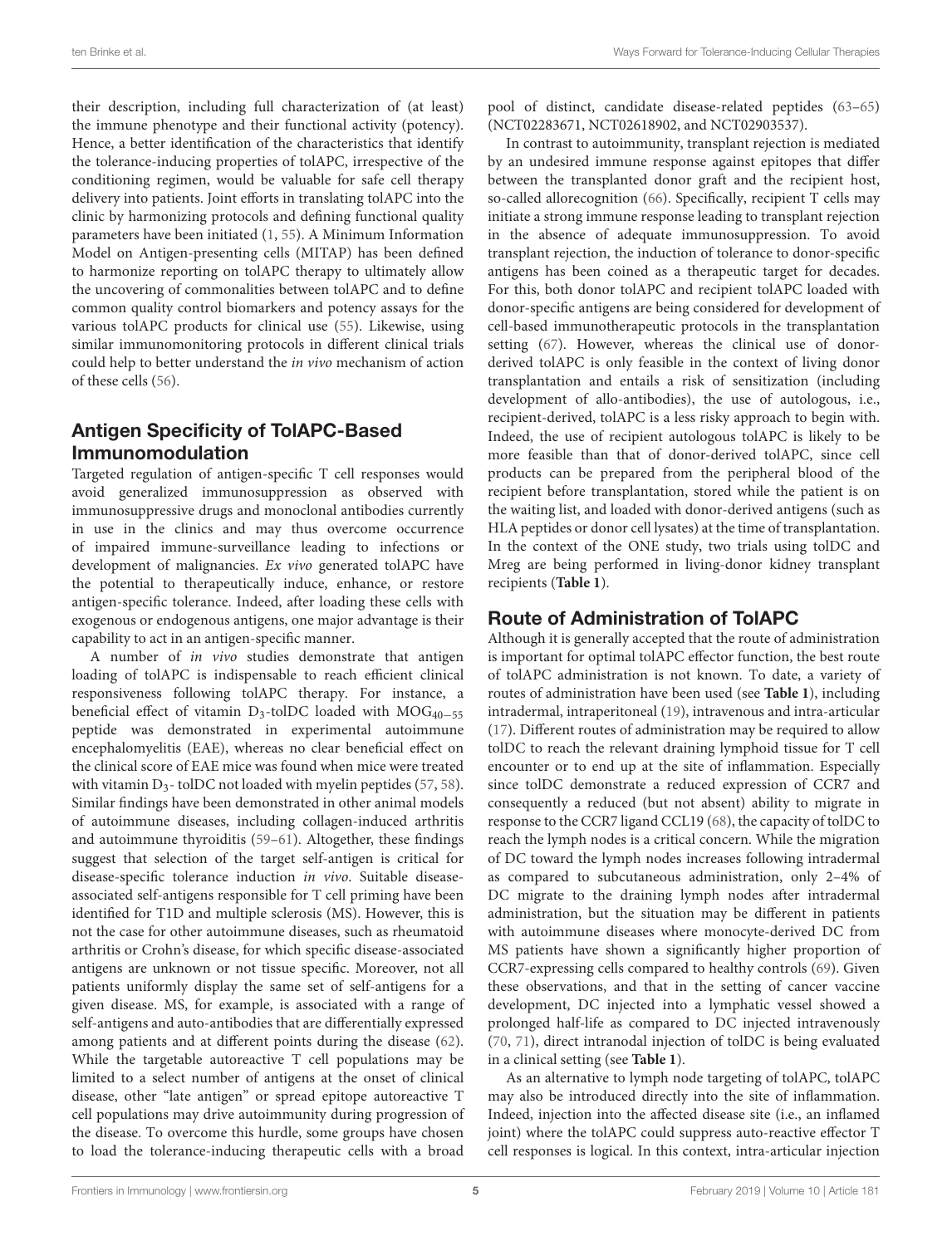of tolDC differentiated using dexamethasone and vitamin D<sub>3</sub> and loaded with autologous synovial fluid in patients with rheumatoid arthritis was demonstrated to be safe and feasible. Hence, despite the fact that tolDC were directly injected at the site of inflammation, no adverse events were observed in most patients and hypertrophy, vascularity and synovitis were stable in all treated cohorts. Moreover, two patients receiving 10 million cells showed a decrease in synovitis score [\(17\)](#page-15-28). Similarly, a phase I randomized clinical study currently evaluates the safety and efficacy of tolDC injected into the intestinal lesions in patients with refractory Crohn's disease (**[Table 1](#page-2-0)**). In some conditions such as T1D, direct injection of cells in the inflammatory site, e.g., pancreas, might not be possible and require tolDC administration adjacent to the inflammation site. For the treatment of inflammatory diseases of the brain, the blood–brain barrier (BBB) may represent a major hurdle. Considering this potential problem, it was demonstrated that enhancing CCR5 expression in tolDC using mRNA electroporation endowed these cells with CCR5-driven migratory capacity. This enabled the cells to migrate to inflammatory sites, even when it required crossing of functional barriers such as the BBB [\(72\)](#page-16-29). Similarly, introducing CCR7 expression in tolDC using the proposed approach of chemokine receptor mRNA electroporation could overcome the limited lymphoid homing capacity of tolDC. Indeed, DC transduced with lentiviral vectors coding for CCR7 and IL-10 genes were able to migrate to the lymph nodes and spleen, prolonging cardiac allograft survival in mice [\(73\)](#page-16-30). However, there are still many unknowns and there is a clear clinical need to characterize the pharmacodynamics of tolDC in humans and relate this to clinical efficacy. Advances in cell imaging techniques, for example magnetic resonance imaging of 19F-labeled cells, have made it possible to address this question in future studies.

#### TolAPC Therapy: What Does the Future Hold?

#### In vivo Targeting

While our knowledge of tolAPC biology has expanded greatly, and in vitro generated tolDC and Mreg are currently being used in various clinical trials (**[Table 1](#page-2-0)**), clinical-grade manufacturing of tolAPC is still a time-consuming and expensive process. It requires cell precursors that need to be isolated from the patient's blood, modulated ex vivo and reintroduced into the patient. Direct antigen delivery to tolAPC in vivo may limit the workload and costs. Indeed, specific antigen-targeting of DC-restricted endocytic receptors (DEC-205) with monoclonal antibodies has been shown to induce antigen-specific T cell hyporesponsiveness in experimental models [\(74\)](#page-17-0). Interestingly, a phase I clinical trial demonstrated that in vivo targeting of human DC could be achieved by antibodies against DEC205 with subsequent antigen presentation and robust humoral and cellular responses [\(75\)](#page-17-1). In vivo targeting of DC with biomaterials such as liposomes, microparticles and nanoparticles is also a promising approach [as reviewed in [\(76](#page-17-2)[–78\)](#page-17-3)]. This is exemplified by the fact that liposomes loaded with NFkB inhibitors targeting APC in situ, suppress the cellular responsiveness to NF-kB and induce antigen-specific Fox $P3$ <sup>+</sup> regulatory T cells in an animal model of arthritis [\(79\)](#page-17-4) and that administration of phosphatidylserinerich liposomes loaded with disease-specific autoantigens lead to a beneficial effect in experimental models of T1D and MS [\(80,](#page-17-5) [81\)](#page-17-6). Nevertheless, DC represent a heterogeneous cell population arising from bone marrow-restricted precursors identified in humans. While multiple subsets of DC have been found in the peripheral blood, lymphoid organs and tissues, most of the hallmark DC markers are promiscuously expressed making it difficult to unambiguously discriminate between DC subpopulations and specifically target those DC subpopulations that induce tolerance. Extensive phenotypic screening combined with gene expression profiling allows the identification of tolerance-inducing DC counterparts present in vivo. For instance, Gregori and co-workers identified a DC subset expressing HLA-DR<sup>+</sup>CD14<sup>+</sup>CD16<sup>+</sup> that exhibits potent tolerogenic activity [\(44\)](#page-16-3). In targeting only such toleranceinducing DC cell type-specific targeting may emerge as another promising approach in DC-based immunotherapy.

#### Combination Therapy

Since a variety of often complementary mechanisms are involved in the maintenance of immune tolerance, a more complex therapeutic approach using combinations that target different pathways that contribute to induction and maintenance of tolerance may be required to fully control autoimmunity. For instance, combinations of tolAPC with disease-modifying treatments that reduce the frequency of disease-causing cells, e.g., alemtuzumab, should be explored as the latter therapy reduces the disease-causing cells to a number that may be more effectively controlled by antigen-specific toleranceinducing strategies, such as tolDCs. Alternatively, therapies like fingolimod, an antagonist of sphingosine−1-phosphate receptor which retains naïve and central memory T cells in the lymph nodes, are promising as co-medication with tolAPC as it could increase the number of tolDC-T cell interactions in the lymph node thereby facilitating Treg priming and consequently the efficacy of tolDC-based strategies. Also in the context of solid organ transplantation, tolDC therapy could be improved by the addition of a complementary treatment. For instance, the combination of adoptive transfer of tolDC and CTLA-4 Ig, a fusion protein that blocks B7- CD28 costimulation, resulted in extended survival of MHCmismatched heart allografts in mice [\(82,](#page-17-7) [83\)](#page-17-8), while the pancreatic islet allograft survival improved by combination of autologous tolDC and CD3 targeting antibodies [\(84\)](#page-17-9). With the recent data on the important role of other coinhibitory molecules for T cell-mediated inflammation such as CD96 the portfolio of combination therapies might increase in the next years [\(85\)](#page-17-10). However, since antigens can easily trigger immunity instead of tolerance, a primary concern remains the safety of combining two immune-modulatory vaccination strategies in autoimmune diseases and in the prevention of transplant rejection. Although one can envisage that concomitant use of immunosuppressive therapies might synergistically reduce the risk to unexpectedly worsen antigen-specific reactions [\(86\)](#page-17-11), any novel manipulation of the immune system may involve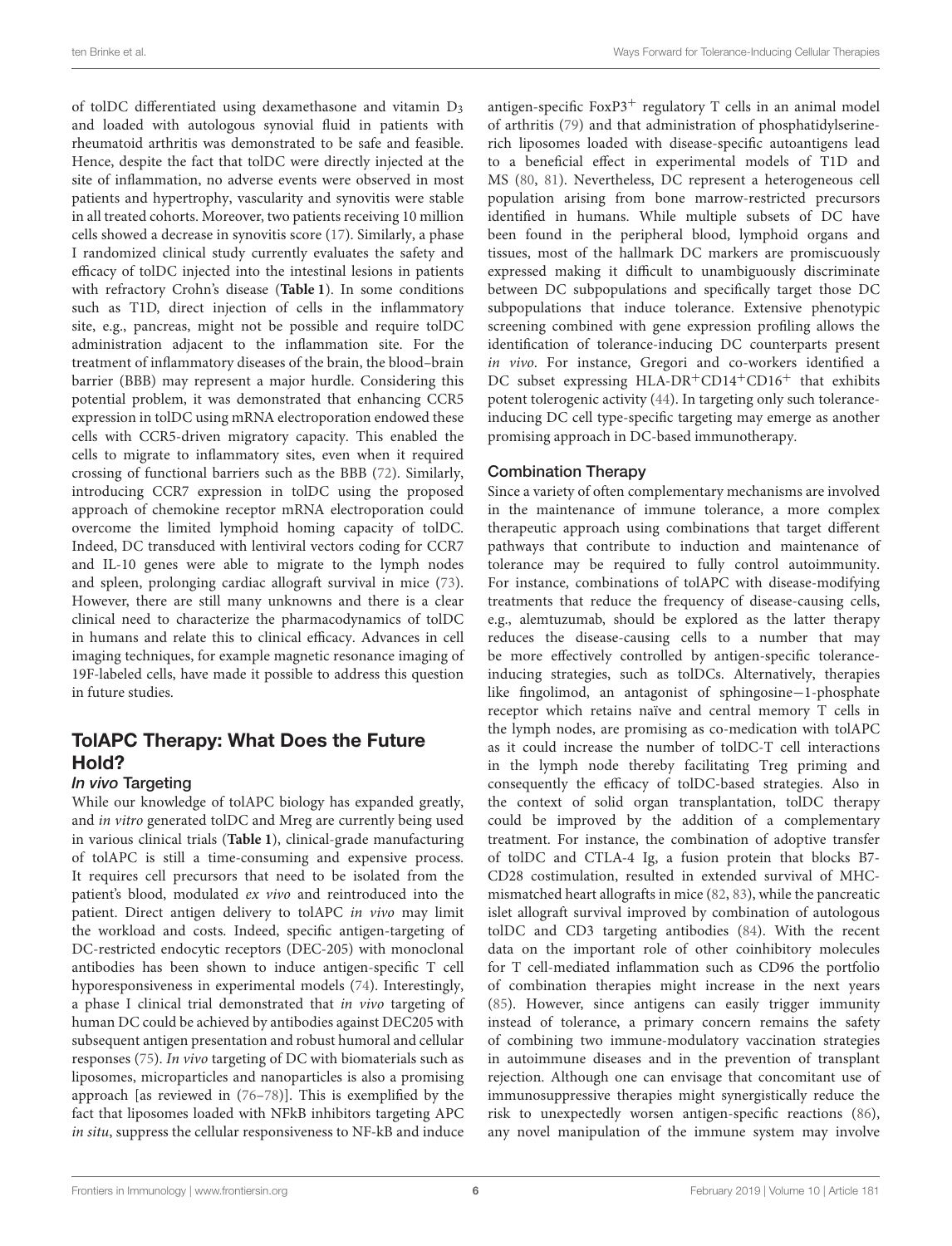an unpredictable risk. Furthermore, combination therapy may introduce confounding factors inducing additive, synergistic or antagonistic effects complicating the evaluation of the precise mode of action.

### **Conclusion**

Several protocols to generate and administer tolAPC have been tested in phase I clinical trials with highly encouraging results from a safety point of view and in terms of adverse effects (**[Table 1](#page-2-0)**). Further phase I/II studies are under way in Crohn's disease, T1D, rheumatoid arthritis, MS and kidney transplantation (**[Table 1](#page-2-0)**). However, for the success of future tolAPC trials, there is great need to define the optimal vaccination protocol; to ensure optimal in vivo-acting of the tolAPC, future trials may require changes in administration route, dose or could demand repeated tolAPC administration. Furthermore, the identification of a common set of tolerogenic markers would enable optimized comparison of tolAPC products and their tolerance-inducing potential and provide an improved understanding of how these cells modulate the T cell response both locally and systemically. It would be of great help to analyze critical pathways contributing to programming and function of tolAPC. Ultimately, this may set the stage for new approaches improving the therapeutic potential of tolAPC for the future.

# CD4<sup>+</sup> REGULATORY T CELLS (TREG)

 $CD4^+$  Treg are recognized as a dominant cell population responsible for induction and maintenance of immune tolerance. They may be generated either in the thymus as natural regulatory T cells (nTreg or tTreg) or in the periphery as induced regulatory T cells (iTreg). Both subsets can induce tolerance toward autoand alloantigens utilizing a variety of mechanisms including cell-to-cell contacts, secretion of immunosuppressive cytokines and inhibitory molecules (e.g., adenosine or prostaglandin E), local depletion of IL-2, or through killing of other cells [\(87\)](#page-17-12). Treg actively traffic to inflammatory sites and the suppressive activity is usually localized without a significant impact on the general immunity. Since their more precise identification 2–3 decades ago in the mouse, and more recently in the human, steady advances in understanding Treg biology have eventually provided sufficient knowledge to culture, manipulate and expand the cells in vitro under Good Manufacturing Practice (GMP) conditions for therapeutic purposes. Indeed, Treg have become a promising cellular drug that can potentially be used to control disease-causing immune responses.

# Treg in Clinical Practice

While the application of Treg for the treatment of autoimmune diseases is currently under intense investigation, Treg were first used in the clinic to treat patients with graft vs. host disease (GvHD) after hematopoietic stem cell transplantation (HSCT) [\(88\)](#page-17-13) (**[Table 2](#page-7-0)**). Results from the clinical trials in GvHD with polyclonal expanded Treg have suggested that altogether these cells are safe, but there is some concern about the occurrence of mild to moderate infections, and it still is unclear whether Treg treatment could promote cancer [\(92,](#page-17-14) [94\)](#page-17-15). The latter problem has been reported in only one trial to date, however it was concluded that the tumor was present before the therapy with Treg was applied [\(94\)](#page-17-15). The safety and feasibility of adoptive transfer of ex vivo expanded Treg was further confirmed in T1D patients [\(2\)](#page-14-1), which has driven the application of Treg therapy to clinical trials in other autoimmune conditions such as MS, autoimmune hepatitis, systemic lupus erythematosus, Crohn's disease, and autoimmune uveitis [\(102\)](#page-17-16) (**[Table 2](#page-7-0)**). Another clinical trial was recently published where polyclonal Treg were injected into T1D patients; results from this trial confirm the safety of this type of therapy and also show for the first time, by deuterium labeling of the Treg, that some of the injected Treg can be detected for up to 1 year after infusion [\(103\)](#page-17-17).

Treg therapy is now being applied as a "tolerogenic" therapy to reduce dependency on immunosuppressant drugs in patients receiving solid organ transplants. The idea behind this strategy is very similar to the application of Treg in autoimmune diseases, namely to tilt the balance toward Treg dominance over rejectioncausing Teff cells. The first reports using adoptive transfer of Treg in kidney transplant patients have been recently published demonstrating the safety of this strategy in the context of solid organ transplantation [\(103,](#page-17-17) [104\)](#page-17-18). Recently, clinical trials are being completed using different variations of Treg products (The ONE Study and ThRIL) (**[Table 2](#page-7-0)**). The ONE Study includes Phase I clinical trials comparing the safety of different types of regulatory cells, including polyclonal and donor-reactive Treg in patients receiving kidney transplants [\(www.onestudy.org\)](www.onestudy.org) [\(20\)](#page-15-31). The ThRIL trial is a Phase I/IIa dose-escalation clinical trial in the setting of liver transplantation. Results from the ThRIL and the various ONE Study trials are currently being prepared for publication. The impact of Treg on the recipient immune system will be revealed only when the very detailed immunomonitoring is completed, which is a major objective of the described clinical trials [\(105](#page-17-19)[–107\)](#page-17-20).

Altogether, from the outcomes of the completed clinical trials so far, it can be concluded that adoptive transfer of Treg is safe and technically feasible (**[Table 2](#page-7-0)**). Therefore, increasing efforts are currently focusing on clinical trials to test their therapeutic efficacy. Importantly, several lessons have been learned from recent experiences with Treg to improve future trial designs. For example, the clinical state of the patients has been shown to influence the function and properties of Treg, and therefore can condition the success of ex vivo cell product expansion [\(108\)](#page-17-21). Furthermore, the specific expansion protocol can affect Treg function and specificity, and can improve tissue targeting and suppression capacity [\(108\)](#page-17-21). Finally, the immune modulatory therapies received by patients at the time of Treg adoptive transfer can positively or negatively impact therapeutic outcome [\(109,](#page-17-22) [110\)](#page-17-23).

#### Treg Therapy: What Does the Future Hold? Antigen-Specificity of Treg Therapy

Studies in preclinical models using murine Treg have demonstrated that specificity for either the auto or allo (transplantation) -antigens may offer an advantage for Treg function compared to polyclonal Treg [\(111\)](#page-18-0). Adoptively transferred allospecific murine Treg generated by using either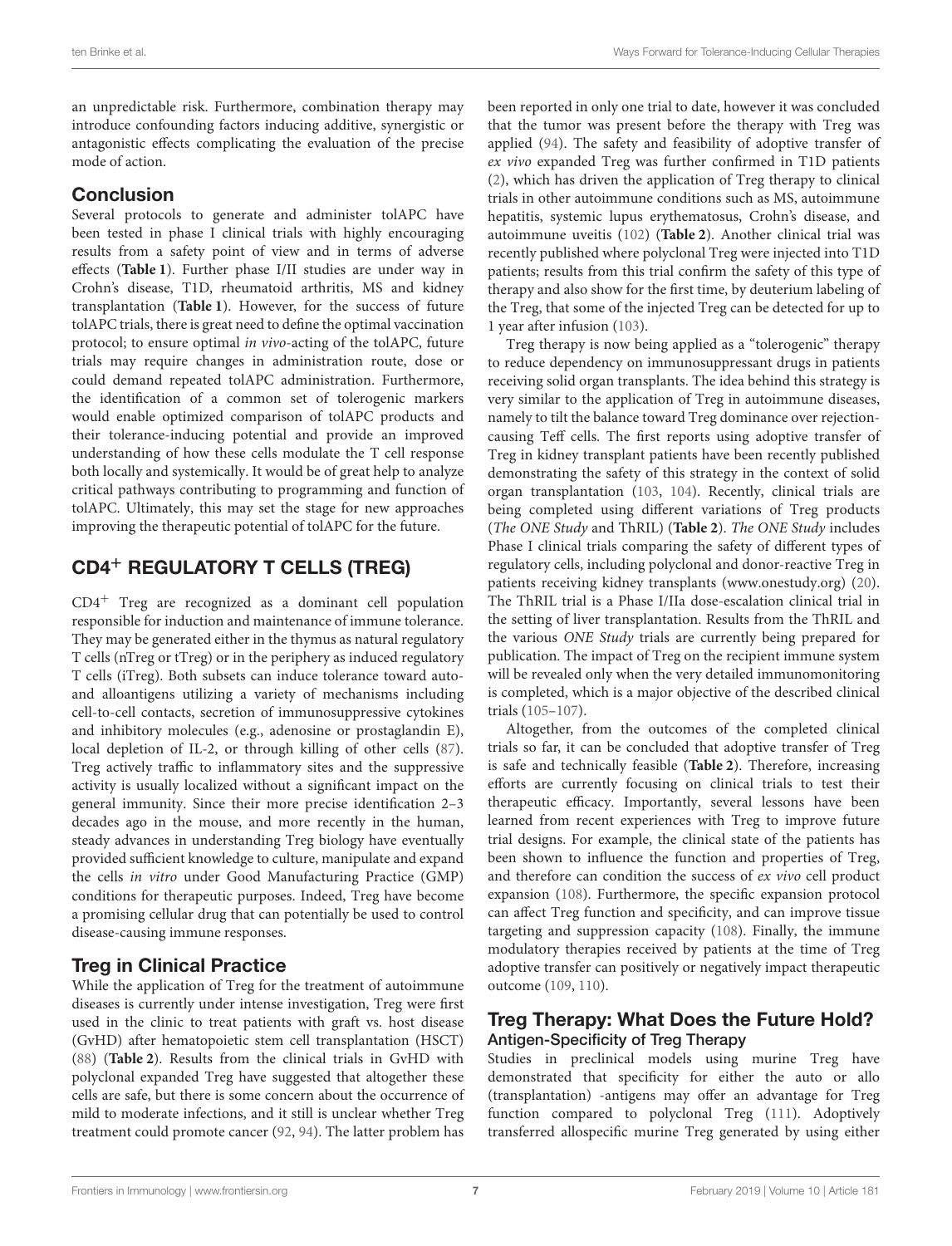|                                       |          | TABLE 2   Completed or ongoing trials with Treg in autoimmunity and transplantation. |                                                            |                                     |                                                                                                                                                                                                                                                    |                                                                                                           |                     |            |
|---------------------------------------|----------|--------------------------------------------------------------------------------------|------------------------------------------------------------|-------------------------------------|----------------------------------------------------------------------------------------------------------------------------------------------------------------------------------------------------------------------------------------------------|-----------------------------------------------------------------------------------------------------------|---------------------|------------|
| Study ID                              | Phase    | Cell product                                                                         | Indication                                                 | Dosing scheme                       | Tregs per dose                                                                                                                                                                                                                                     | Outcome                                                                                                   | Center              | References |
| HSCT                                  |          |                                                                                      |                                                            |                                     |                                                                                                                                                                                                                                                    |                                                                                                           |                     |            |
| <b>NKEBN/458-</b><br>310/2008         |          | Expanded polytTregs                                                                  | GvHD treatment                                             | Single injection or<br>3 injections | $3 \times 10^6$ cells/kg bw<br>$1 \times 10^5$ /kg bw                                                                                                                                                                                              | -Only transient improvement<br>immunosuppression in<br>in acute GVHD<br>chronic GVHD<br>-Reduced<br>-Safe | Gdansk/PL           | $^{(88)}$  |
| NCT00602693                           |          | Expanded CB<br>polytTregs                                                            | GvHD prophylaxis                                           | Single injection                    | 300, 1,000 and 3,000<br>Dose-escalation: 1, 3,<br>$10, 30, 30 + 30, 100,$<br>$\times$ 10 <sup>5</sup> /kg bw                                                                                                                                       | -Increased incidence of<br>acute GvHD/GvL effect<br>-Reduced incidence of<br>infections<br>-Safe          | Minnesota/USA       | (89, 90)   |
| 01/08                                 |          | Fresh polytTregs                                                                     | GvHD prophylaxis                                           | Single injection                    | $0.5 \times 10^6$ Toons/kg bw<br>$-2 \times 10^6$ Toons/kg bw<br>with $2 \times 10^6$ Tregs/kg<br>with $2 \times 10^6$ /Tregs kg<br>with $4 \times 10^6$ Tregs/kg<br>$1 \times 10^6$ Toons/kg bw<br>Dose-escalation:<br>$\geq$<br>$\geq$<br>$\geq$ | -Reduced incidence of<br>-Reduced number of<br>leukemia relapses<br>GVHD<br>-Safe                         | Perugia/IT          | (91, 92)   |
| 2012-002685-12<br>EudraCT:<br>Treg002 |          | Fresh polytTregs                                                                     | GvHD prophylaxis                                           | Single injection                    | up to $5 \times 10^6$ /kg bw                                                                                                                                                                                                                       | Safe                                                                                                      | Regensburg/DE       | (93)       |
| EK 206082008                          |          | Expanded polytTregs                                                                  | GvHD treatment                                             | Single or 2<br>injections           | $0.97 - 4.45 \times 10^6$ /kg<br>$\gtrapprox$                                                                                                                                                                                                      | -Two cases of tumors<br>-Stable chronic GvHD                                                              | <b>Dresden/DE</b>   | (94)       |
| ALT-TEN                               |          | Tr1 (/L-10 DL/ or DC-10<br>DЦ                                                        | GvHD prophylaxis                                           | Single injection                    | Dose-escalation: 1 $\times$<br>10 <sup>5</sup> , 3 $\times$ 10 <sup>5</sup> and 1 $\times$<br>10 <sup>6</sup> , 3 $\times$ 10 <sup>6</sup> CD3 <sup>+</sup> T<br>cells/kg bw                                                                       | -Long-term free-disease<br>survival in 4 patients<br>-Safe                                                | Milan/IT            | $(95)$     |
| NCT02749084                           | $\equiv$ | Multiple Treg DLI                                                                    | Severe Refractory Chronic<br>GvHD prophylaxis              | 3 injections                        | $10^5$ , $3.3 \times 10^5$ and 6.6<br>Dose-escalation: 1.7 x<br>$\times$ 10 <sup>5</sup> /kg bw per<br>injection                                                                                                                                   | Recruiting                                                                                                | Bologna/IT          |            |
| NCT02991898                           | $=$      | Fresh CB polyTregs<br>with $IL-2$                                                    | aGvHD prophylaxis after CB<br>$\stackrel{\times}{\vdash}$  | Single injection                    | No data                                                                                                                                                                                                                                            | Suspended                                                                                                 | Minnesota/USA       |            |
| NCT01911039                           |          | polyTregs                                                                            | Refractory Chronic GvHD<br>Steroid Dependent/<br>treatment | Single injection                    | Dose-escalation: 1 x<br>$10^5$ , $5 \times 10^5$ , $1.5 \times 10^6$ /kg bw                                                                                                                                                                        | Unknown                                                                                                   | <b>Stanford/USA</b> |            |
| NCT02385019                           | $\equiv$ | Fresh donor polyTregs                                                                | Steroid-Refractory Chronic<br>GvHD treatment               | Single injection                    | Dose-escalation: 0.5 x<br>$2.0 - 3.0 \times 10^6$ /kg bw<br>$10^6$ , $1.0 \times 10^6$ and                                                                                                                                                         | Recruiting                                                                                                | Lisboa/PT           |            |
| NCT01937468                           |          | Fresh polyTregs with<br>$\mathbb{L}^2$                                               | Steroid-Refractory Chronic<br>GvHD treatment               | Unknown                             | Unknown                                                                                                                                                                                                                                            | Active/not recruiting                                                                                     | <b>Boston/USA</b>   |            |

(Continued)

<span id="page-7-0"></span>TABLE 2 | Completed or ongoing trials with Treg in autoimmunity and transplantation.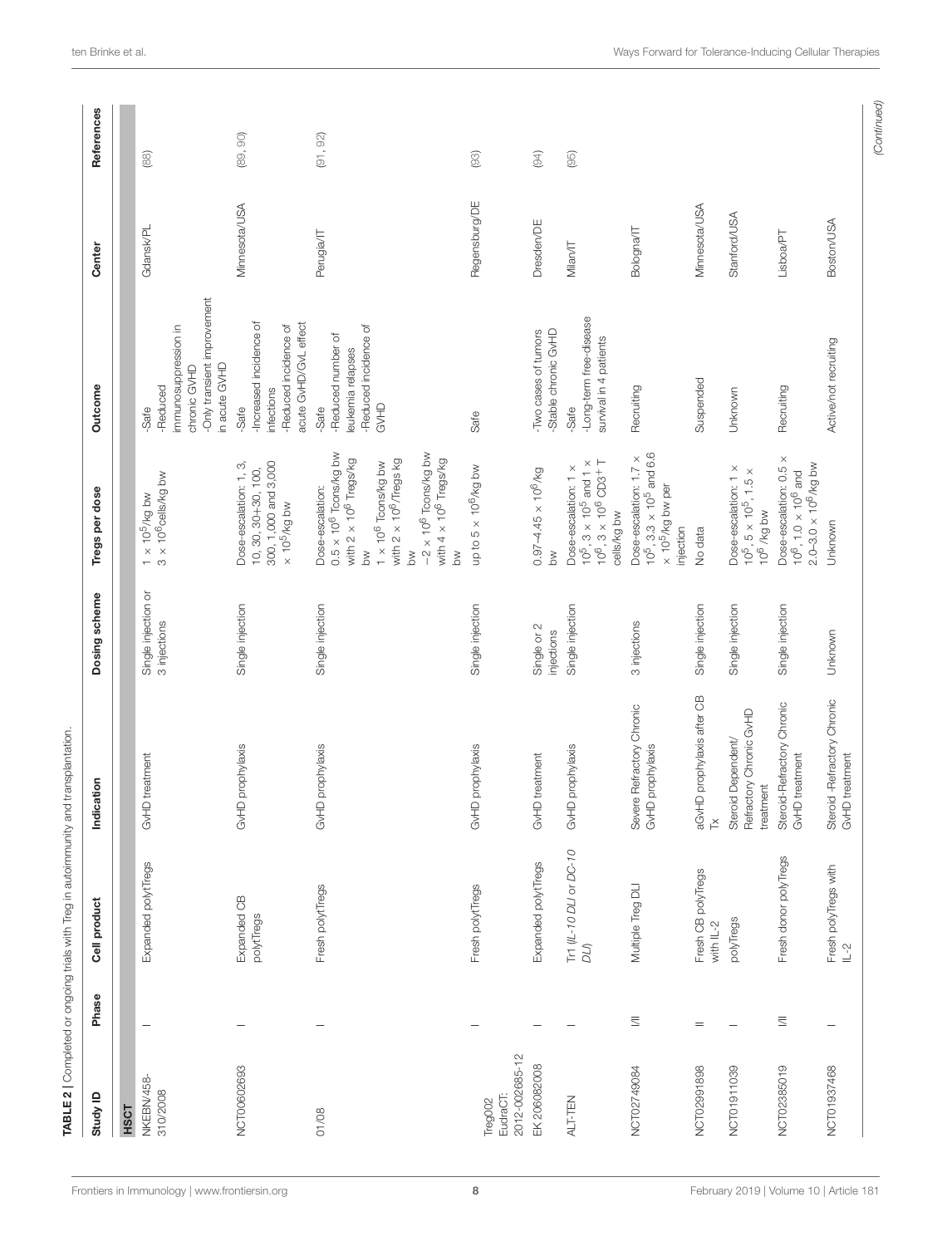| <b>TABLE 2   Continued</b>                              |          |                                                  |                                              |                  |                                                                                                                                                                                                                                                                          |                                                                                                                                                                                                                                                                                                  |                      |             |
|---------------------------------------------------------|----------|--------------------------------------------------|----------------------------------------------|------------------|--------------------------------------------------------------------------------------------------------------------------------------------------------------------------------------------------------------------------------------------------------------------------|--------------------------------------------------------------------------------------------------------------------------------------------------------------------------------------------------------------------------------------------------------------------------------------------------|----------------------|-------------|
| Study ID                                                | Phase    | Cell product                                     | Indication                                   | Dosing scheme    | Tregs per dose                                                                                                                                                                                                                                                           | Outcome                                                                                                                                                                                                                                                                                          | Center               | References  |
| NCT01903473                                             |          | Fresh polyTregs with<br>rapamycin                | aGvHD and cGvHD<br>treatment                 | Single injection | $\geq$ 0.5 $\times$ 10 <sup>6</sup> /kg bw                                                                                                                                                                                                                               | Unknown                                                                                                                                                                                                                                                                                          | Liege/BE             |             |
| 2012-000301-71<br>EudraCT:                              |          | Fresh polyTregs with<br>rapamycin                | Steroid-Refractory Chronic<br>GvHD treatment | Single injection | $\geq$ 0.5 $\times$ 10 <sup>6</sup> /kg bw                                                                                                                                                                                                                               | Recruiting                                                                                                                                                                                                                                                                                       | Liege/BE             |             |
| NCT01795573                                             |          | Donor polyTregs<br>expanded with<br>recipient DC | aGvHD prophylaxis                            | Unknown          | Unknown                                                                                                                                                                                                                                                                  | Recruiting                                                                                                                                                                                                                                                                                       | Tampa/USA            |             |
| NCT01660607                                             | $\equiv$ | Fresh polyTregs with<br>Toony                    | aGvHD prophylaxis                            | Single injection | initial doses will be 1 x<br>10 <sup>6</sup> Treg/kg bw to 3 x<br>10 <sup>6</sup> Tcon/kg bw (ratio<br>1:3                                                                                                                                                               | Recruiting                                                                                                                                                                                                                                                                                       | Stanford/USA         |             |
| NCT02423915                                             |          | Fucosylated fresh CB<br>polyTregs                | GvHD prophylaxis                             | Single injection | Dose-escalation:<br>$1 \times 10^6$ /kg bw<br>$1 \times 10^7$ /kg bw                                                                                                                                                                                                     | Active/Not Recruiting                                                                                                                                                                                                                                                                            | Houston/USA          |             |
| BMT Protocol 204<br>NCT01050764                         |          | polyTregs with Tconv<br>Fresh allogeneic         | GvHD prophylaxis                             | Single injection | Tcon/kg bw or 1 x 10 <sup>6</sup><br>Treg and 3 x 10 <sup>6</sup> Toon<br>kg/bw or 3 x 10 <sup>6</sup> Treg<br>$10^5$ Treg and $1 \times 10^6$<br>$10^5$ Treg and $3 \times 10^5$<br>and $1 \times 10^7$ Tcon/kg<br>Dose-escalation: 1 x<br>T con/kg bw or 3 x<br>$\geq$ | even at the only dose tested<br>continue, but the study was<br>outcomes prior to sufficient<br>$(1 \times 10^5$ Treg and $3 \times 10^5$<br>accrual to set the MTD,<br>Terminated, GvHD was<br>terminated due to poor<br>Toon/kg bw). Primary<br>outcome result is null.<br>within parameters to | <b>Stanford/USA</b>  |             |
| NCT01634217                                             |          | iTregs                                           | GvHD prophylaxis                             | Unknown          | Unknown                                                                                                                                                                                                                                                                  | Active, not recruiting                                                                                                                                                                                                                                                                           | <b>Minnesota/USA</b> |             |
| <b><i>TRANSPLANTATION</i></b>                           |          |                                                  |                                              |                  |                                                                                                                                                                                                                                                                          |                                                                                                                                                                                                                                                                                                  |                      |             |
| NCT02129881                                             | $\equiv$ | Expanded polytTregs                              | Living donor kidney Tx                       | Single injection | $1-10 \times 10^6$ /kg bw                                                                                                                                                                                                                                                | Completed, no results yet                                                                                                                                                                                                                                                                        | Oxford/UK<br>London, | (20)        |
| 2013-001294-24<br>NCT02371434<br>ONEnTreg13<br>EudraCT: | $\equiv$ | Expanded polytTregs                              | Living donor kidney Tx                       | Single injection | Dose-escalation: 0.5 x<br>$10^6$ , 1 $\times$ $10^6$ , and 3 $\times$<br>10 <sup>6</sup> /kg bw                                                                                                                                                                          | Completed, no results yet                                                                                                                                                                                                                                                                        | Berlin/DE            | $(20)$      |
| NCT02244801<br>DART                                     | $\equiv$ | Donor-Alloantigen-<br>Reactive (dar)<br>Tregs    | Living donor kidney Tx                       | Single injection | $\times$ 10 <sup>6</sup> darTreg or 900<br>Dose-escalation: 300<br>$\times 10^6$ darTreg                                                                                                                                                                                 | No longer recruiting                                                                                                                                                                                                                                                                             | Francisco/USA<br>San | (20)        |
| NCT02091232                                             | $\equiv$ | Belatacept-conditioned<br>Tregs                  | Living donor kidney Tx                       | Unknown          | Unknown                                                                                                                                                                                                                                                                  | No longer recruiting                                                                                                                                                                                                                                                                             | Boston/USA           | $(20)$      |
| NCT02166177<br>ThRIL                                    |          | Expanded polytTregs                              | Liver Tx                                     | Single injection | low dose and high<br>dose                                                                                                                                                                                                                                                | Completed, no results yet                                                                                                                                                                                                                                                                        | London/UK            |             |
|                                                         |          |                                                  |                                              |                  |                                                                                                                                                                                                                                                                          |                                                                                                                                                                                                                                                                                                  |                      | (Continued) |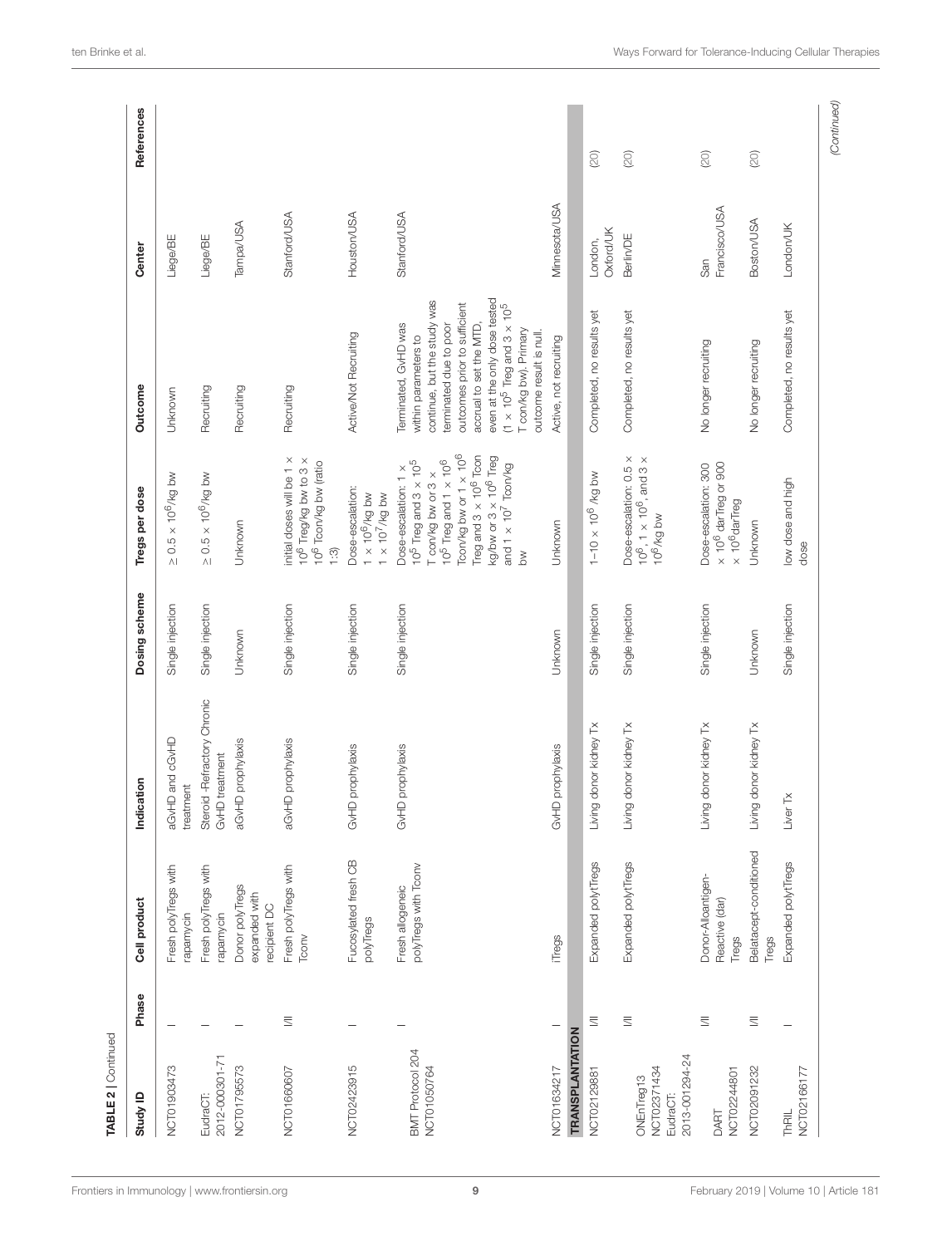| TABLE 2   Continued                                 |                          |                                                        |                                       |                                             |                                                                                                                                                            |                                                                                                                                                                   |                                                                             |             |
|-----------------------------------------------------|--------------------------|--------------------------------------------------------|---------------------------------------|---------------------------------------------|------------------------------------------------------------------------------------------------------------------------------------------------------------|-------------------------------------------------------------------------------------------------------------------------------------------------------------------|-----------------------------------------------------------------------------|-------------|
| Study ID                                            | Phase                    | Cell product                                           | ication<br>Ī                          | Dosing scheme                               | Tregs per dose                                                                                                                                             | Outcome                                                                                                                                                           | Center                                                                      | References  |
| NCT02188719                                         |                          | Donor-Alloantigen-<br>Reactive<br>Tregs                | Liver Tx                              | Single injection                            | 10 <sup>6</sup> darTreg or 200 x<br>10 <sup>6</sup> darTreg or 800 x<br>Dose-escalation: 0 x<br>10 <sup>6</sup> darTreg or 50 x<br>10 <sup>6</sup> darTreg | Recruiting                                                                                                                                                        | Francisco/USA<br>San                                                        |             |
| NCT02088931                                         |                          | Expanded polytTregs                                    | Subclinical rejection in<br>kidney Tx | Single injection                            | $200 \times 10^6$                                                                                                                                          | Open/Not recruiting                                                                                                                                               | Francisco/USA<br>San                                                        |             |
| NCT02474199                                         |                          | Donor-Alloantigen-<br>Reactive<br>Tregs                | reduction in liver Tx<br><b>ND</b>    | Single injection                            | $300-500 \times 10^6$ /kg bw                                                                                                                               | Recruiting                                                                                                                                                        | Francisco/USA<br>San                                                        |             |
| NCT01624077                                         |                          | expanded Tregs<br>Donor-antigen                        | Liver Tx                              | at several intervals<br>Multiple injections | $1 \times 10^6$ /kg bw per<br>injection                                                                                                                    | Unknown                                                                                                                                                           | Nanjing/CHN                                                                 |             |
| NCT01446484                                         |                          | polytTregs                                             | Living donor kidney Tx                | sub-cuntaneous<br>Single injection          | $2 \times 10^8$ s.c.                                                                                                                                       | Unknown                                                                                                                                                           | Moscow/RUS                                                                  |             |
| NCT02145325<br>TRACT                                |                          | Expanded polytTregs                                    | ng donor kidney Tx<br>Livir           | Unknown                                     | Unknown                                                                                                                                                    | Active, Not recruiting                                                                                                                                            | <b>Chicago/USA</b>                                                          |             |
| NCT02711826                                         | $\equiv$                 | Donor-Alloantigen-<br>Reactive Tregs vs.<br>polytTregs | Subdinical rejection in<br>kidney Tx  | Single injection                            | $400\pm100\times10^6$<br>darTregs                                                                                                                          | Recruiting                                                                                                                                                        | Cleveland/USA<br>San Francisco,<br>Los Angeles,<br>Bimingham,<br>Ann Arbor, |             |
| AUTOIMMUNITY                                        |                          |                                                        |                                       |                                             |                                                                                                                                                            |                                                                                                                                                                   |                                                                             |             |
| ISRCTN06128462<br>TregVAC                           | $\overline{\phantom{0}}$ | Expanded polytTregs                                    | Recent T <sub>1</sub> D               | Single or 2<br>injections                   | $10^6$ , 20 $\times$ 10 <sup>6</sup> , or 30 $\times$<br>10 <sup>6</sup> /kg bw<br>Dose-escalation: 10 x                                                   | independence in 2 out of 12<br>C-peptide secretion profiles<br>consumption (insulin<br>-Better stimulated<br>-Reduced insulin<br>-Completed<br>patients)<br>-Safe | <b>Gdansk/PL</b>                                                            | $(96 - 98)$ |
| NCT01210664                                         | -                        | Expanded polytTregs                                    | 유                                     | Single injection                            | $\times$ 10 <sup>8</sup> , 0.4 $\times$ 10 <sup>8</sup> , 3.2<br>$\times$ 10 <sup>8</sup> , 26 $\times$ 10 <sup>8</sup><br>Dose-escalation: 0.05           | Completed/Safe                                                                                                                                                    | Francisco/USA<br>San                                                        | (99)        |
| CATS1                                               | $\equiv$                 | Ovalbumin-specific Tr1                                 | Refractory Crohn's disease            | Single injection                            | $10^6, 10^7, 10^8, or 10^9$<br>Dose-escalation: 1 x                                                                                                        | -Clinical response in 40% of<br>patients<br>-Safe                                                                                                                 | Lille/FR                                                                    | (100)       |
| 2014-001295-65<br>NCT02327221<br>EudraCT:<br>CATS29 | $=$                      | Ovalbumin-specific Tr1                                 | Refractory Crohn's disease            | Single injection                            | $1 \times 10^6$ /kg bw                                                                                                                                     | Terminated/completed                                                                                                                                              | BE, FR, GE, IT, UK<br>Multicenter: AT,<br>Valbonne/FR                       |             |
|                                                     |                          |                                                        |                                       |                                             |                                                                                                                                                            |                                                                                                                                                                   |                                                                             | (Continued) |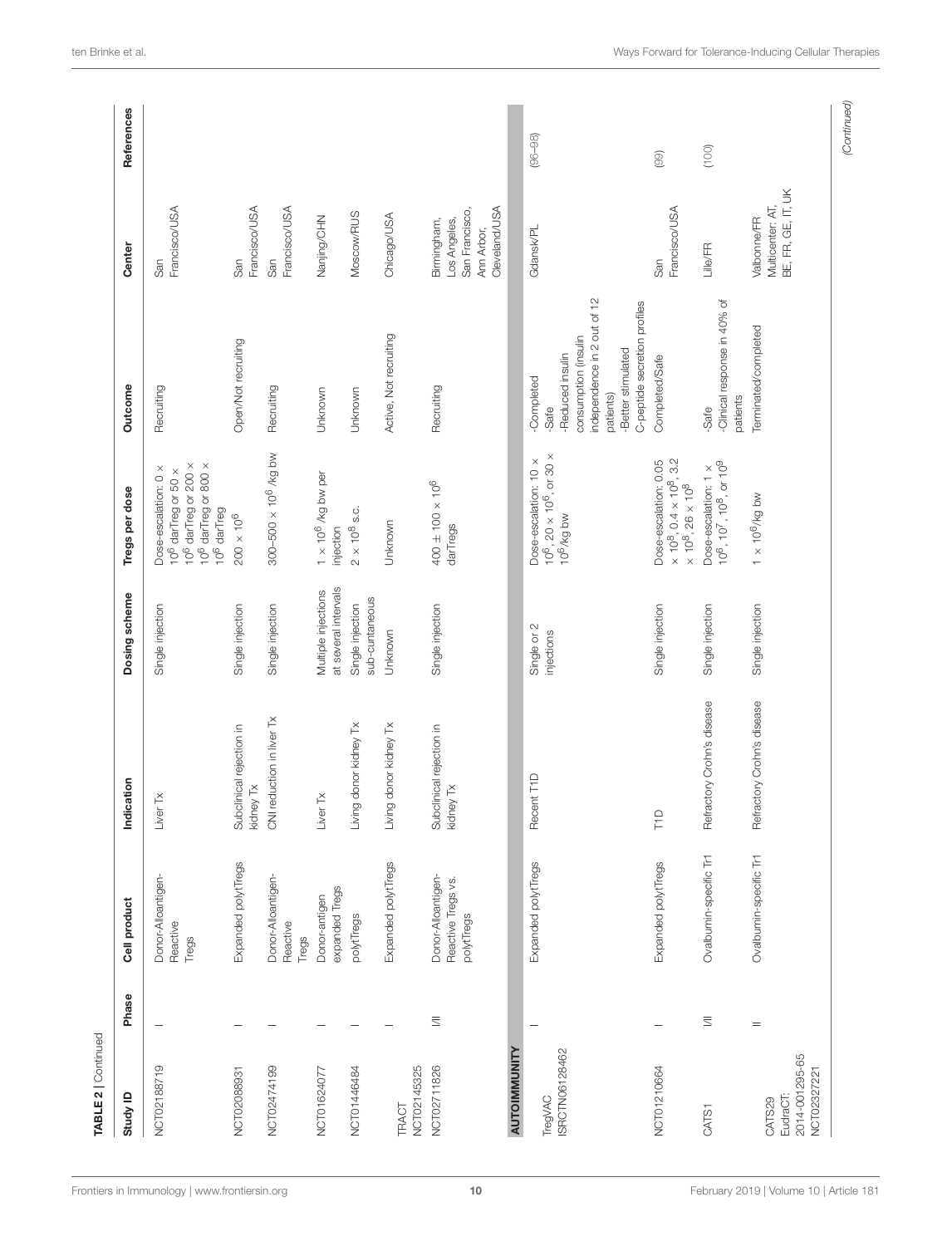| Study ID                                 | Phase    | Cell product                                              | Indication                                                       | Dosing scheme                                                                                                                                                                  | Tregs per dose                                                               | Outcome                                     | Center                                                                                                                                                                | References |
|------------------------------------------|----------|-----------------------------------------------------------|------------------------------------------------------------------|--------------------------------------------------------------------------------------------------------------------------------------------------------------------------------|------------------------------------------------------------------------------|---------------------------------------------|-----------------------------------------------------------------------------------------------------------------------------------------------------------------------|------------|
| 2014-004319-35<br>TregVAC2.0<br>EudraCT: | $=$      | Expanded polytTregs<br>antiCD20 antibody<br>combined with | Recent T <sub>1</sub> D                                          | 2 injections, 3<br>months apart                                                                                                                                                | $30 \times 10$ /kg bw per<br>injection                                       | Recruitment closed/Follow<br>up in progress | Gdansk/PL                                                                                                                                                             |            |
| 2014-004320-22<br>EudraCT:<br>TregSM     |          | Expanded polytTregs                                       | SM                                                               | Single injection:<br>intravenous<br>intrathecal<br>Cohort II -<br>Cohort I -                                                                                                   | Up to $40 \times 10^6$ /kg bw                                                | Recruiting                                  | Gdansk/PL                                                                                                                                                             |            |
| NCT02704338<br>NCT02772679               | $=$<br>- | Expanded polytTregs<br>Expanded polytTregs<br>with IL2    | Autoimmune hepatitis<br>Recent T <sub>1</sub> D                  | Single injection<br>Single injection                                                                                                                                           | $3$ or 20 $\times$ 10 <sup>6</sup> /kg bw<br>$10-20 \times 10^6$ /kg bw      | Not yet recruiting<br>Suspended             | Francisco/USA<br>Nanjing/CHN<br>San                                                                                                                                   |            |
| NCT02428309                              | $=$      | Expanded polytTregs                                       | Systemic lupus<br>erythematosus                                  | Single injection                                                                                                                                                               | $10^8$ or 4 $\times$ $10^8$ or 16 $\times$<br>Dose-escalation: 1 x<br>$10^8$ | Active/Not Recruiting                       | Francisco/USA<br>San                                                                                                                                                  |            |
| NCT02932826                              |          | Expanded third-party<br>CB polyTregs                      | Recent T <sub>1</sub> D                                          | Single injection                                                                                                                                                               | $1-5 \times 10^6$ /kg bw                                                     | Recruiting                                  | Hunan/CHN                                                                                                                                                             |            |
| NCT03011021                              |          | Expanded third-party<br>CB polyTregs and<br>Liraglutide   | Recent T <sub>1</sub> D                                          | Single injection                                                                                                                                                               | $1-5 \times 10^6$ /kg bw                                                     | Recruiting                                  | Hunan/CHN                                                                                                                                                             |            |
| NCT02691247<br>T-Rex Study               | $=$      | Expanded polytTregs                                       | Recent T <sub>1</sub> D                                          | Single injection                                                                                                                                                               | low dose and high<br>dose                                                    | Active/Not Recruiting                       | San Francisco,<br>Nashville/USA<br>Kansas City,<br>Indianapolis,<br>New Haven,<br>Sioux Falls,<br>Gainesville,<br>Portland,<br>Boston,<br>Aurora,<br>Miami,<br>Fargo, |            |
| <b>OTHER</b>                             |          |                                                           |                                                                  |                                                                                                                                                                                |                                                                              |                                             |                                                                                                                                                                       |            |
| NCT03101423<br>NCT03241784               |          | Donor polyTregs DLI<br>Donor polyTregs DLI                | Beta Thalassemia Major<br>Amyotrophic Lateral<br>Sclerosis (ALS) | 4 injections over 2<br>total concomitant<br>injections over 4<br>8 injections iv in<br>months at early<br>months at later<br>stage and 4<br>with IL2 sc.:<br>Unknown<br>stages | $1 \times 10^6$ /kg bw per<br>Unknown<br>injection                           | Active/Not Recruiting<br>completed          | Nanning/CHN<br>Houston/USA                                                                                                                                            | (101)      |

TABLE 2 | Continued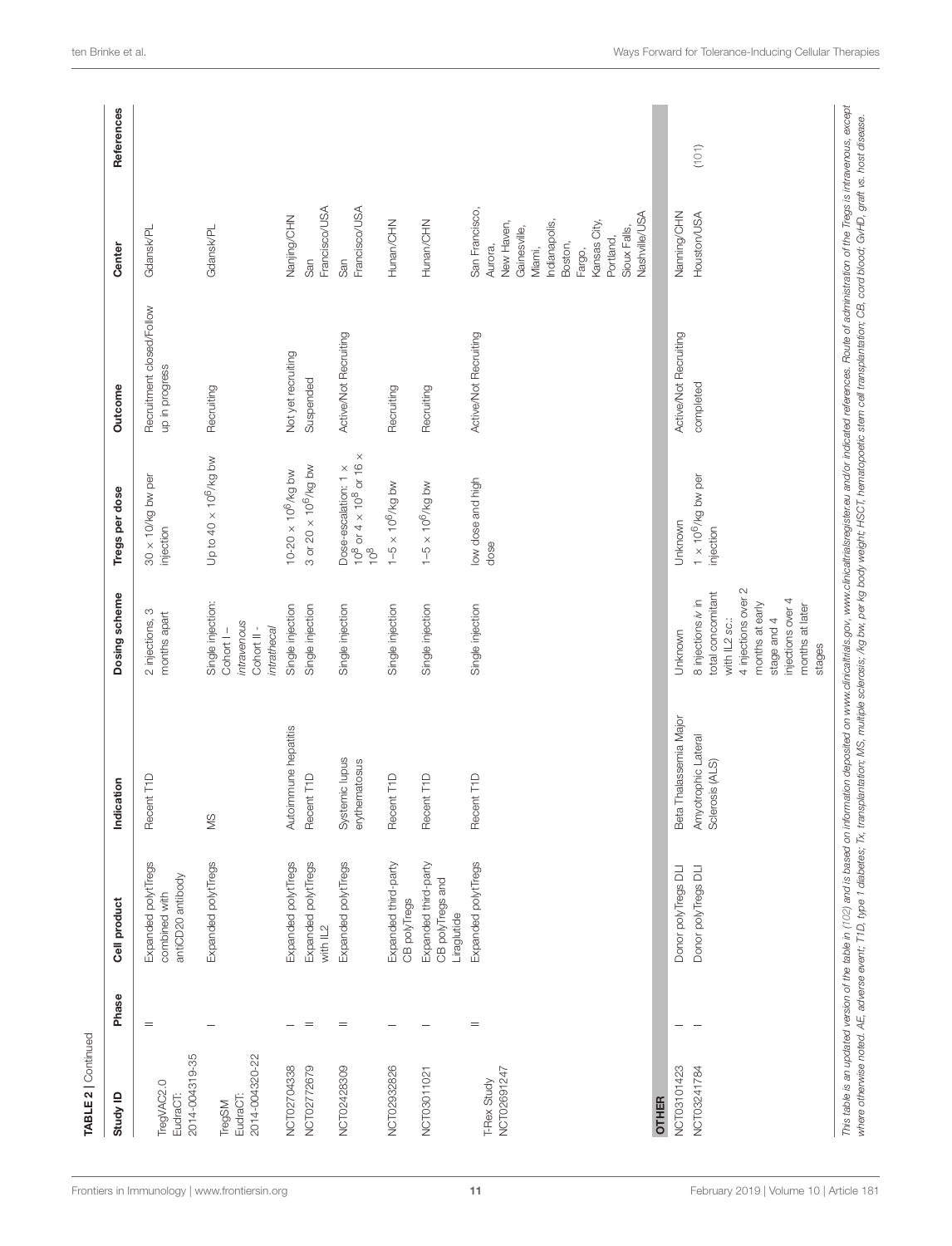donor-derived APC or TCR transduction promote indefinite heart allograft survival, even in completely mismatched mouse strains [\(111\)](#page-18-0). This strategy was subsequently applied to human Treg in a humanized mouse model, where Treg were generated in the presence of donor APC /DCs or B cells) and shown to be superior to polyclonal Treg in protecting from human skin graft rejection [\(112\)](#page-18-1). More recently, by conferring specificity using a chimeric antigen receptor (CAR), human Treg transduced with a lentivirus encoding for HLA-A2-CAR were superior to polyclonal Treg in protecting HLA-A2<sup>+</sup> human skin grafts [\(113–](#page-18-2)[115\)](#page-18-3). CAR constructs are now being developed to increase Treg stability and function.

Based on promising results with antigen-specific Treg in pre-clinical models, the use of alloantigen-specific Treg generated by culturing recipient Treg with donor-specific cells, either using activated donor-derived B cells [\(112\)](#page-18-1) or donor-derived DCs is being tested in clinical trials (**[Table 2](#page-7-0)**). Compared to the transplantation field where the antigens are known, generation of antigen-specific Treg in autoimmunity is more challenging because the inciting antigens are often not known (see also paragraph Antigen Specificity of tolAPC-Based Immunomodulation). New data suggest that regulatory and effector cell subsets are driven by different epitopes [\(116,](#page-18-4) [117\)](#page-18-5). In addition, the auto-antigen triggering the autoimmune condition can change during disease progression due to epitope spreading and antigen-specific Treg may thus need to be tuned toward specific stages of disease.

#### Combination Therapy

Since adoptive transfer with Treg alone, particularly with a onetime infusion, may not be sufficient to control the immune response, combined or successive therapies are being tested. One approach is based on evidence that low doses of IL-2 can preferentially increase the endogenous pool of Treg; so far, lowdose IL-2 treatment has been safe in inflammatory conditions such as GvHD after HSCT [\(118\)](#page-18-6). In a preclinical model it was demonstrated that IL-2/anti-IL-2 complexes not only promote Treg proliferation, they increase Treg survival and function while synergizing with calcineurin inhibitors to prolong graft survival [\(119\)](#page-18-7). Recently, in a murine model of transplantation it was shown that by combining donor-specific Treg with the IL-2/anti-IL-2 complexes, a synergistic effect in extending skin transplant survival is observed (Ratnasothy et al., unpublished data). These results pave the way for the first clinical trial in liver transplant patients to combine Treg and low-dose IL-2 therapy (NCT02949492). More caution is being exercised regarding similar trials using low-dose IL-2 in autoimmune diseases, since in contrast to HSCT or solid organ transplantation, autoimmune patients are not lymphopenic and are likely to produce IL-2 themselves [\(98\)](#page-17-30). However, in some conditions such as systemic lupus erythematosus an intrinsic defect in Tregs contributes to disease progression and here low-dose IL-2 therapy was shown to correct the defect [\(120,](#page-18-8) [121\)](#page-18-9). Furthermore, in T1D settings low dose IL-2 treatment is currently being investigated (NCT02411253).

The positive effects of rapamycin on Treg in vitro or in a transplant setting [\(122–](#page-18-10)[124\)](#page-18-11) could not be effectively translated to the in vivo treatment of autoimmune syndromes. For example, while rapamycin administered to T1D patients preferentially increased Treg levels, pancreas function deteriorated due to islet toxicity [\(125\)](#page-18-12). Nonetheless, the complex and specific pathogenesis of autoimmune syndromes may provide hints toward the design of new combined therapies. Tandemly targeting different effector mechanisms involved in particular syndromes with Treg therapy may improve outcomes. For example, an ongoing trial in early phase of T1D (EudraCT: 2014-004319-35) supports the idea of a synergistic approach by combining Treg administration with B cell depletion.

#### New Technical Advancements

It is now accepted that the optimal way to manufacture Treg for clinical use requires an efficient ex vivo expansion rate while maintaining purity and suppression potency before GMP product release. Two main Treg isolation strategies are currently being used in clinical trials to purify the starting Treg, immunomagnetic selection and flow cytometry cell sorting. The magnetic platform (CliniMACS  $CD4+CD25+$  selection) provides a highly automated GMP-grade approach which is easy to standardize across centers. However, the resultant Treg product does generally contain a minor population of CD127<sup>+</sup> cells that could jeopardize product purity after expansion. Addition of rapamycin to the culture media has helped to maintain Treg purity and function, without reducing the expansion rate too much [\(126\)](#page-18-13). The second method, which uses a flow cytometry approach, results in a highly pure Treg population due to  $CD127<sup>+</sup>$  cell depletion ability. However, this cell-sorting strategy entails more complex protocols and challenges to maintain GMP grade. With the appearance of new GMP-compatible cell sorters (Tyto MacQuant, Miltenyi or Influx, BD Biosciences), this sorting approach is likely to become the preferential Treg isolation method.

Although cell-sorting of Treg increases their initial purity, a search for an optimally stable final Treg products is critical therapeutically. It is well known that prolonged in vitro culture results in epigenetic changes in Treg—methylation of TSDR region of foxp3 gene—which in-turn reduces suppressive ability [\(127\)](#page-18-14). The use of anti-methylation agents in cultures to prevent epigenetic changes has failed due to culture viability issues. The addition of rapamycin to the expansion culture, as used in both The ONE Study and ThRIL, was proposed as a remedy to such changes as the drug preferentially expands Treg both in vitro and in vivo [\(122\)](#page-18-10). However, proper choice of media, addition of autologous serum, limited time frame for the expansion and temperature decreases during in vitro culture to  $\approx 33^{\circ}$ C, all impact the suppressive capacity of final Treg products [\(128](#page-18-15)[–130\)](#page-18-16).

### Conclusion

Treg therapies are currently undergoing intense testing. An interest in therapeutic Treg preparations has resulted in several ongoing clinical trials in the transplantation setting, in autoimmune diseases, but now also in conditions such as beta thalassemia major and amyotrophic lateral sclerosis [\(101\)](#page-17-33) (**[Table 2](#page-7-0)**). We await new testing in the setting of hypersensitivity and cardiovascular disease [\(102\)](#page-17-16), and anticipate that Treg therapy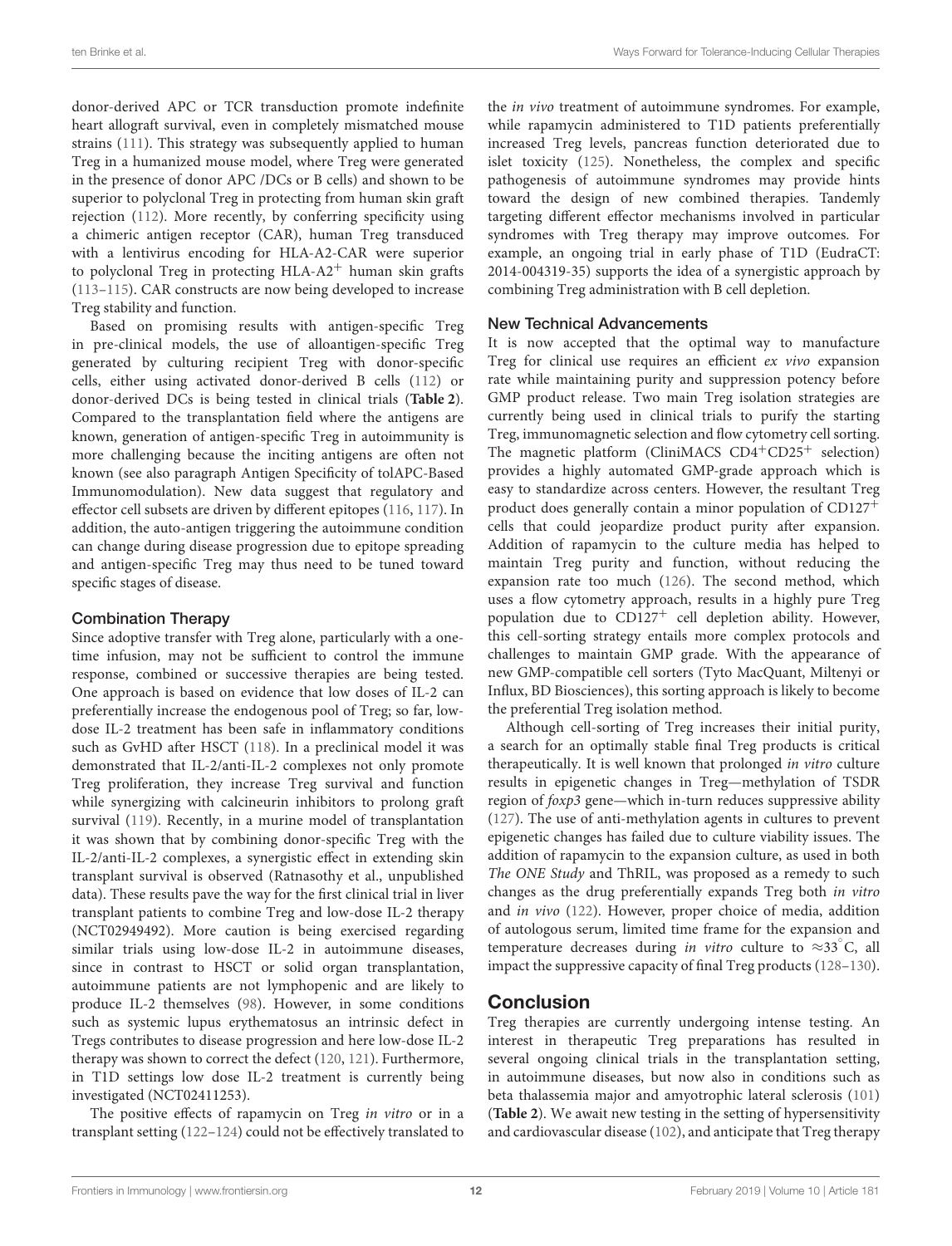will be considered for any condition where there is evidence for an immune regulation imbalance.

### TIMING OF TOLERANCE-INDUCING CELL **THERAPY**

Timing of tolerance-inducing cell therapy in relation to the transplant or in the course of autoimmune disease development needs specific consideration. Clinical trials using Treg for GvHD indicate that Treg should be injected as early as possible, preferentially before disease onset [\(89,](#page-17-24) [91,](#page-17-26) [131\)](#page-18-17). Early treatment is particularly important to achieve a high ratio between Treg and detrimental effector T cells, and thus prevent development of acute rejection or GvHD. In both HSCT and solid organ transplantation, tolerance-inducing cells are therefore mainly given around, just before or shortly after, the transplantation (see **[Tables 1](#page-2-0)**, **[2](#page-7-0)**). Although early treatment is likely more effective, this approach encounters limitations such as increased immunosuppression doses and anti-CD25 treatment, which can interfere with the activity of infused cells. Thus, Tregs have also been infused at later time points e.g., 6 months after kidney transplantation in patients with biopsies showing evidence of inflammatory infiltrates to treat ongoing chronic rejection [\(103\)](#page-17-17). It must also be considered that disease diagnosis timing is a factor in this respect. Although it is likely best to give the tolerance-inducing cell treatment as early as possible in disease development, it is currently not feasible in treating autoimmunity since a majority of autoimmune diseases start long before clinical symptoms and diagnosis, this brings in the added factor that the functional capacity of the attacked organ may already be irreparably damaged by the ongoing autoimmune process. Future insight into autoimmune disease development and early biomarkers will hopefully allow for earlier treatment with tolerance-inducing cell products.

# REGULATIONS

The perspectives of tolerance-inducing cellular therapy depend also on recently introduced regulations. The majority of tested preparations in Europe are now classified as drugs under the 1394/2007 EU directive on advanced therapy medicinal products (ATMP). This significantly changes the legal path for their registration requirements, for manufacturing license and marketing authorization. While the idea of an ATMP in Europe is relatively nascent, and it is continuously evolving through public consultations with interested parties, cellular drugs have a distinct central paneuropean path for registration. While the Committee for Advanced Therapies (CAT) steers this process in Europe to optimize safety for patients, it would be useful to introduce wider rules allowing for introduction of the cells as a routine treatment. To accelerate the whole process, acknowledgment of flexible new types of manufacturing cGMP equipment and reagents could open the way to more widespread ATMP use. Furthermore, measures to reduce manufacturing costs would lessen this major limitation to new trials. When considering cell therapy, scientists, physicians and regulators must keep in mind that ATMP must be affordable for patients and society. Interestingly, scientists are largely responsible for current guidelines, and should revisit those recommendations based on factors such as cost [\(55,](#page-16-14) [132\)](#page-18-18).

### IMMUNOMONITORING OF TOLERANCE-INDUCING CELLULAR **THERAPIES**

### Tackling Immunomonitoring in Tolerogenic **Therapies**

Since cell-based therapies are becoming more common, it is important to reliably monitor the immune system for both desired and undesired immunological effects. Rigorous immunomonitoring will therefore provide information about the safety of these treatments, ideally at early time points after CTT administration. In addition it will give insight in the therapy-related mechanisms of tolerance-induction and maintenance and may aid in patient-tailoring of therapy. To accurately measure the effects, especially across different trials, it will require introduction of harmonized and validated immunomonitoring assays.

There are a number of possible assays that can determine cell therapy effects in humans. For instance, measurement of circulating cytokines, C-reactive protein or changes in antibody titer can determine immune status. Similarly, measuring  $CD4^+$ T cell responses after viral-antigen stimulation is possible by flow cytometry via CD40L expression or cytokine production in a functional assay; these assays could potentially identify non-specific immunosuppressive effects [\(133\)](#page-18-19). Although the completed clinical trials have shown so far that cell-based tolerogenic therapies are safe and do not cause serious undesirable immune responses [\(96,](#page-17-29) [99,](#page-17-31) [103,](#page-17-17) [104\)](#page-17-18), the extent to which these treatments achieve therapeutic efficacy remains largely undetermined. Current cell-based tolerogenic trials in autoimmunity and transplantation include clinical outcome measures such as C-peptide response, insulin consumption or reduction of immunosuppressive doses. However, clinical endpoints may not necessary reflect the efficacy of cell-based therapies, since the tolerogenic effect of the transferred cells may not directly lead to immediate changes in systemic parameters such as inflammation, potentially underestimating a longer term effect. It is therefore important that future clinical trials incorporate suitable monitoring methods to assess the immunomodulatory effects of cellular therapies.

# General vs. Specific Monitoring Assays

To assess therapeutic effectiveness, different methods have been proposed to identify tolerogenic responses. The assessment of in vitro autoreactive or donor-specific T cells responses prior to and after treatment could provide a precise evaluation of therapeutic efficacy. Antigen-specific assays allow discrimination between targeted tolerance to the induction of general immune suppression and loss of responses to pathogens. In addition, these methods provide an efficacy readout for antigen-specific therapies such as tolerogenic APC loaded with antigens or the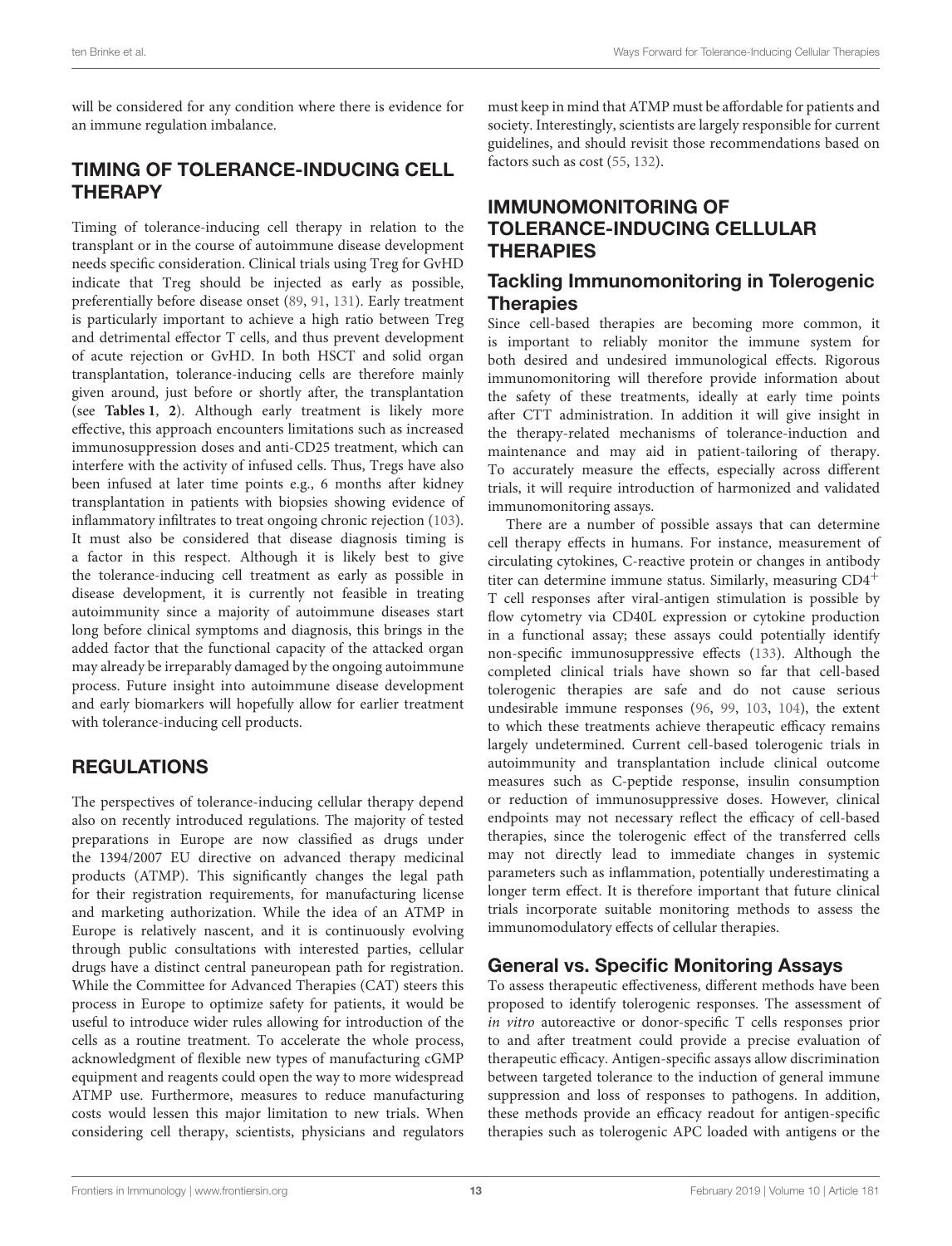generation of donor-specific Treg. The identification of antigenspecific immune responses by ELISPOT [\(134\)](#page-18-20) or through flow cytometry detection of CD40L upregulation [\(135\)](#page-18-21) have shown promising results in predicting kidney and liver allograft rejection, suggesting potential applicability for the evaluation of tolerogenic therapies. Monitoring targets will be different depending on the main immune population involved in the disease (e.g., CD4, CD8 T cells or antibodies). Unfortunately, the antigens mediating the immune responses in autoimmunity are not always available or identified (as discussed in paragraph Antigen Specificity of tolAPC-Based Immunomodulation); HLA antigens in the case of transplantation are known and can be used, or stimulation with donor or donor-matched cells is possible. Though less specific, identification of phenotypic or functional changes by flow cytometry on the total pool of cells targeted (e.g., Treg) by the tolerogenic treatment may reveal therapeutic effectiveness. Indeed, the acquisition of tolerance in animal models and in the clinic is associated with an increased number of regulatory cells and decreased pro-inflammatory function of innate and adaptive immune cells [\(5,](#page-15-3) [136,](#page-18-22) [137\)](#page-18-23). Therefore, flow cytometry analysis to delineate the distribution and activation status of different cell types, or in vitro assays to evaluate the suppressive and inflammatory function of circulating cells can provide a non-specific approach to assess the development of tolerogenic properties [\(138\)](#page-18-24). Other non-specific strategies such as gene expression profiling of circulating immune cells or tissue biopsies can add to the functional assessment of immune responses. Furthermore, there is a growing body of work focusing on the validation of transcriptional signatures to predict transplantation tolerance in liver and kidney transplant recipients [\(139](#page-18-25)[–141\)](#page-18-26), which may prove to be a valuable tool in assessing the efficacy of tolerogenic therapies.

#### Tracking of Cellular Product

The evaluation of homeostatic characteristics of infused cells such as survival, stability or tissue migration, constitutes another monitoring objective to assess therapeutic efficacy. Being able to track infused cells will help to determine the best site for administration/application of tolerogenic cell products. While simple phenotypic detection (flow cytometry) of the transferred cell subset after treatment suggests the presence of infused cells, it does not distinguish transferred from endogenous cells. Therefore, current techniques for tracking infused cells depend on direct cell labeling strategies, such as indium labeling or deuterium introduction during ex vivo expansion, with subsequent isotope detection in the different tissues or compartments [\(99,](#page-17-31) [103,](#page-17-17) [142\)](#page-18-27). Unfortunately, this method is only semi-quantitative, since individual cells are not detected. Individual cells can be labeled with rare earth metals and detected with precision in vivo using laser ablation-inductively coupled plasma-mass spectrometry, but so far this has only been tested in mouse models [\(143,](#page-18-28) [144\)](#page-18-29). Other emerging therapeutic approaches such as CAR-Treg could take advantage of genetic modifications to adapt reported gene imaging strategies to detect the transferred cells by non-invasive methods (e.g., MRI, PET, SPECT) [\(145,](#page-19-0) [146\)](#page-19-1). Additionally, the use of T cell receptor (TCR) engineered Treg or ex vivo expanded antigen-specific Treg create the opportunity to track infused cells by predefining the TCR clones and identifying them among the T cell compartment repertoire through TCR sequencing analysis [\(147\)](#page-19-2).

#### Harmonization to Allow Comparison

Current tolerogenic cell-based trials are highly heterogeneous, comprising different cell types with variable manufacturing approaches, and targeting various autoimmune diseases and transplantation settings. Furthermore, by their very nature such trials tend to involve low numbers of patients, often participating in different centers or countries. It is therefore essential to establish common immunomonitoring strategies in the research community to achieve robust and reliable data which can be compared and combined between trials. First, not all the immunomonitoring methods are similarly standardisable, and second, not all the centers have the technical expertise or infrastructure to perform certain assays. Sample collection and storage of whole blood or tissue biopsies for transcriptional analysis does not involve extensive sample manipulation, making standardization of this method achievable. On the contrary, while flow cytometry analysis of circulating blood is an accessible technology, instrumentation must be calibrated appropriately to accurately define cell subsets, and analysis of the data needs to be strictly regulated. Although centralized phenotypic analysis in multicenter trials is feasible [\(105\)](#page-17-19), this involves significant logistical challenges, including the decision to either test fresh or frozen samples; frozen samples sacrifice accuracy due to loss of certain cell populations during separation and freezing procedures. In general, flow cytometry standardization requires extensive cooperation between centers and precise planning. To further harmonize flow cytometry data implementation of automated gating approaches will be of outmost importance in the future [\(148](#page-19-3)[–150\)](#page-19-4). Finally, functional in vitro assays also represent a challenging method to standardize, involving different approaches depending of the cell type and function. Nevertheless, several efforts have been made to establish a minimal harmonization of antigen-specific functional assays [\(56\)](#page-16-15). While these assays are likely to be the most informative in the assessment of therapeutic efficacy, it is unlikely that current assay results will be directly comparable between independent trials. Therefore, the inclusion of adequate control cohorts and reference groups in the assays, considering the specific cell therapy approaches and disease characteristics, remains an objective to achieve feasible comparisons [\(107\)](#page-17-20).

# FINAL CONCLUSION

Tolerance-inducing cellular therapies have great potential. Several cell types are now in early-stage clinical trials, including various types of Treg and tolAPC (including tolDC and Mreg) (**[Tables 1](#page-2-0)**, **[2](#page-7-0)**). At the present time it is unclear which of these cell types will prove most suitable as a cell-based therapy; each likely has particular advantages that may be suitable for one particular disease or another. In **[Table 3](#page-14-2)**, the main specific limitations to be considered for the treatment of autoimmunity or transplantation with tolerance-inducing cell therapies are summarized. It becomes clear that although we might treat these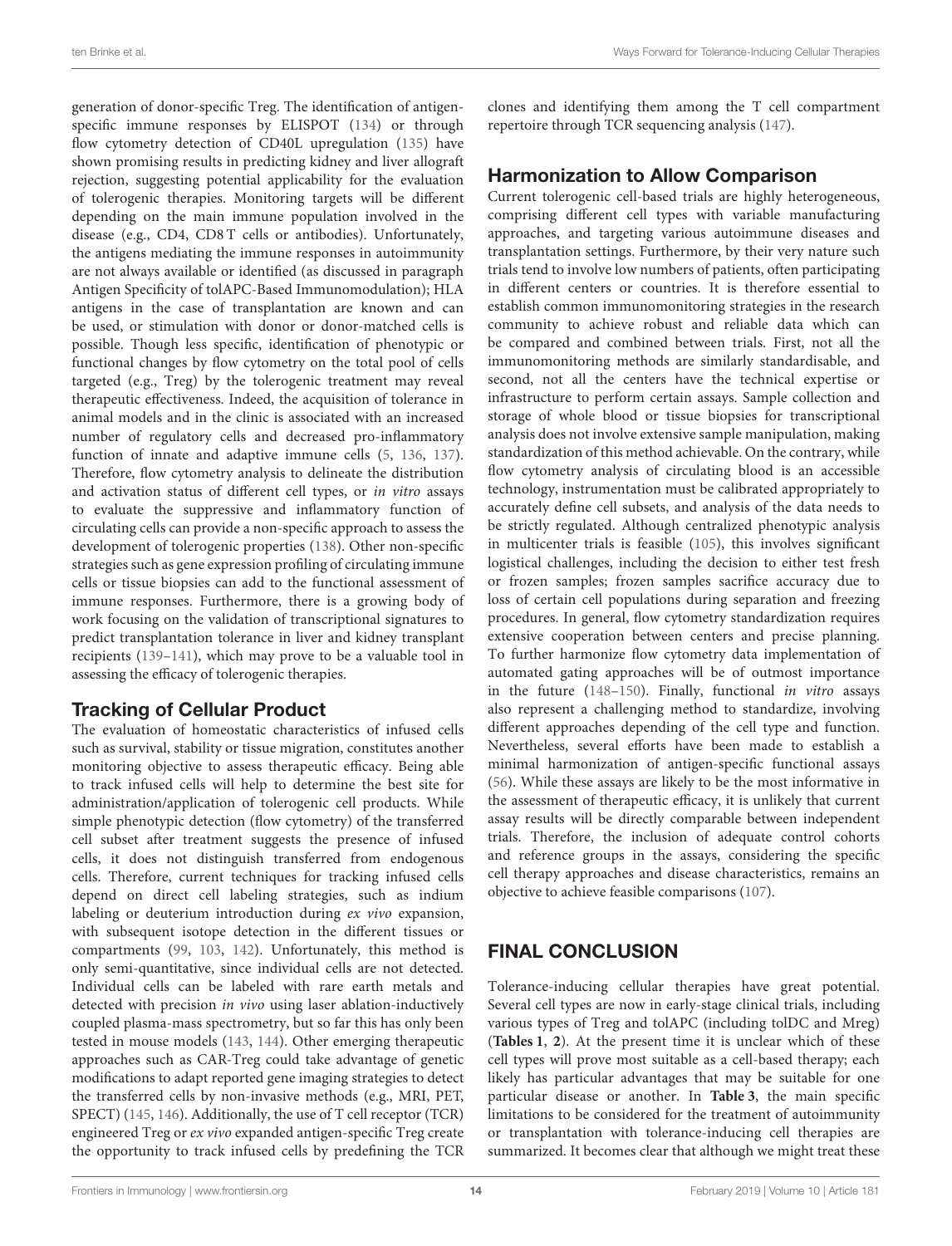|                              | <b>Transplantation</b>                                                                                                                                                             | Autoimmunity                                                                                                                                                                                                                                                                                                       |
|------------------------------|------------------------------------------------------------------------------------------------------------------------------------------------------------------------------------|--------------------------------------------------------------------------------------------------------------------------------------------------------------------------------------------------------------------------------------------------------------------------------------------------------------------|
| Antigen                      | - Alloantigens (MHC alleles and other disparities)<br>- Autoantigens in case of underlying or de novo developed<br>autoimmune diseases                                             | - Autoantigen not always known<br>- Epitope spreading might occur during disease progression                                                                                                                                                                                                                       |
| Pathogenic immune response   | - Normal, but undesired, immune response against foreign<br>antigen                                                                                                                | - Loss of tolerance to self-antigen                                                                                                                                                                                                                                                                                |
| Timing                       | - Time point of antigen contact is known, treatment can be<br>given around time point of transplantation                                                                           | - Disease already develops before clinical symptoms<br>- Better diagnosis and biomarkers are needed to be able to<br>intervene at earlier time point                                                                                                                                                               |
| Route of administration      | - Intravenous                                                                                                                                                                      | - Intradermal<br>- Local injection in affected tissue or draining lymph node of the<br>tissue is to be considered                                                                                                                                                                                                  |
| Co-medication                | - High dose of conventional immune suppression (steroids,<br>CNI, MMF) $+/-$ antibody-based induction therapy at the<br>moment of transplantation                                  | - Varies and is disease specific                                                                                                                                                                                                                                                                                   |
| Clinical efficacy evaluation | - Prevention of acute rejections<br>- Reduction conventional immune suppression. It is difficult to<br>lower co-medication without good markers to predict<br>transplant tolerance | - Disease-dependent. E.g. In T1D C-peptide response or insulin<br>consumption can be determined. In other AID disease-specific<br>scores can be used.<br>- Depending on disease progression on moment of application.<br>Irreversible tissues destruction will not improve. New<br>relapses/lesions can be scored. |
| Immunomonitoring             | - Donor antigen-specific T cells<br>- Donor specific antibodies                                                                                                                    | - Autoantigen not always known.<br>When known, T cell responses are difficult to detect, since they<br>are very low frequent and of low affinity                                                                                                                                                                   |

<span id="page-14-2"></span>TABLE 3 | Main specific differences in tolerance-inducing cell treatment between transplantation and autoimmune disease setting.

diseases with the same manufactured cell product, the optimal treatment regime could be quite different.

Immunomonitoring is an indispensable aspect of current and future tolerogenic cell-based therapies that will provide fundamental information to understand and optimize cell therapies. Monitoring will also aid in identifying biomarkers with the capacity for early identification of therapy responders and non-responders and patient-tailoring of therapy. As part of the overall strategy to increase implementation of ATMPs, it will be critical to harmonize GMP manufacturing protocols, product characterization and immunomonitoring. Minimal information models such as MITAP and MiTREG [\(132,](#page-18-18) [151\)](#page-19-5) will serve as important tools in this respect.

### AUTHOR CONTRIBUTIONS

All authors listed have made a substantial, direct and intellectual contribution to the work, and approved it for publication.

#### FUNDING

This article is based upon work from COST Action A FACTT (BM1305: [www.afactt.eu\)](www.afactt.eu), supported by COST (European Cooperation in Science and Technology) [\(www.cost.eu\)](www.cost.eu). COST

#### **REFERENCES**

<span id="page-14-0"></span>1. Ten Brinke A, Hilkens CM, Cools N, Geissler EK, Hutchinson JA, Lombardi G, et al. Clinical use of tolerogenic dendritic cells-harmonization approach is a funding agency for research and innovation networks. COST Actions help connect research initiatives across Europe and enable scientists to grow their ideas by sharing them with their peers. This boosts their research, career and innovation. COST is supported by the EU Framework Programme Horizon 2020. Part of the work discussed is funded by The ONE Study, EU FP7 Funding Program, BIO-DrIM, EU FP7 Funding Program and ReSToRe, EU H2020 Funding Program. PT is supported by the National Center for Research and Development, PL (grant no: STRATEGMED1/233368/1/NCBR/2014). EM-C acknowledges the support by projects PI14/01175, PI16/01737 and PI17/01521, integrated in the Plan Nacional de  $I+D+I$  and co-supported by the ISCIII-Subdirección General de Evaluación and the Fondo Europeo de Desarrollo Regional (FEDER). NC and EM-C acknowledge the support by project 140191 from the Institute for the Promotion of Innovation by Science and Technology (IWT-TMB) in Flanders (Belgium).

#### ACKNOWLEDGMENTS

This work has been supported by positive discussion by all AFACTT members during A FACTT network meetings. We specifically like to thank Juan Navarro Barriuso and Tanja Nikolic for their input on the manuscript.

in European collaborative effort. Mediators Inflamm. (2015) 2015:471719. doi: [10.1155/2015/471719](https://doi.org/10.1155/2015/471719)

<span id="page-14-1"></span>2. Trzonkowski P, Bacchetta R, Battaglia M, Berglund D, Bohnenkamp HR, Ten Brinke A, et al. Hurdles in therapy with regulatory T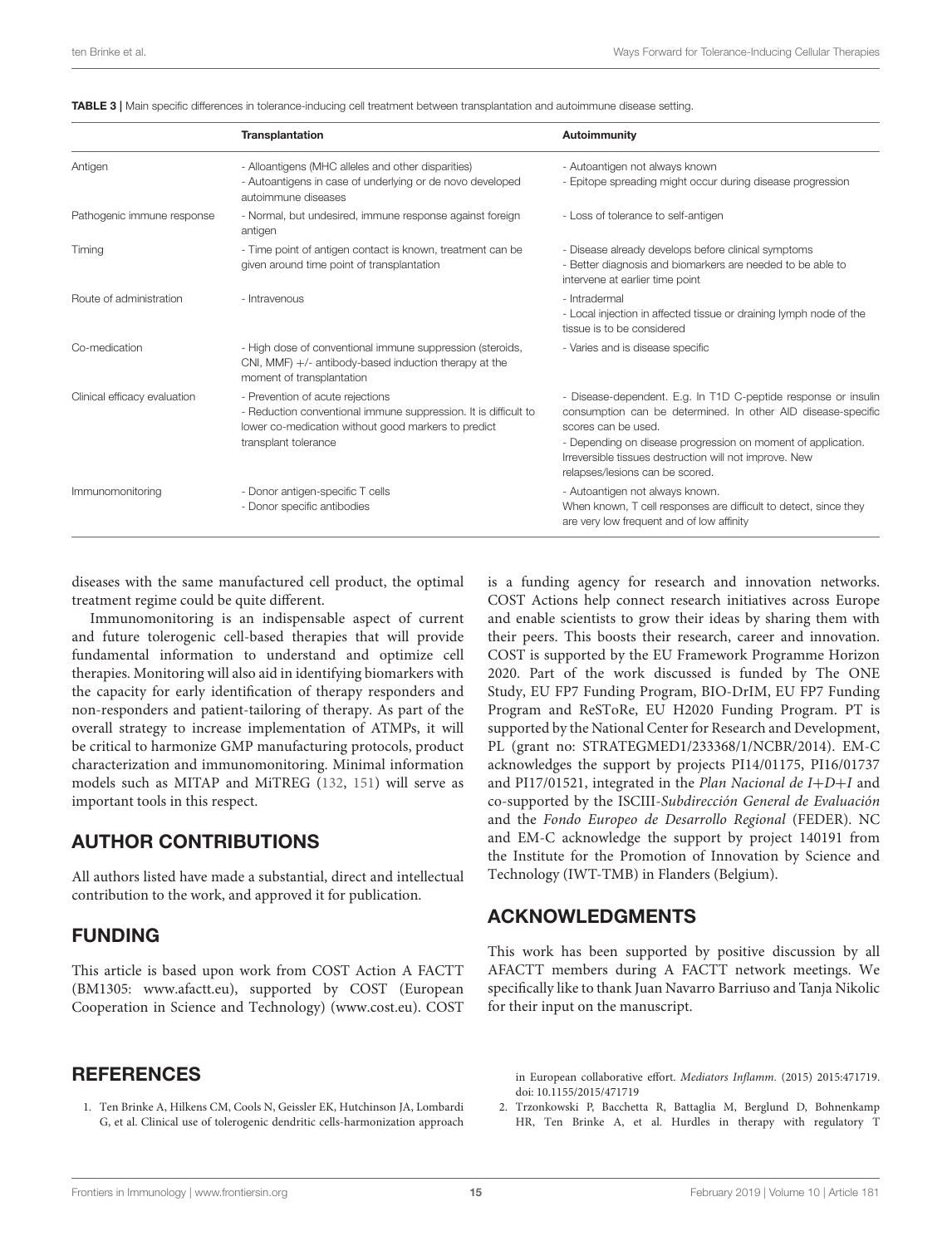cells. Sci Transl Med. [\(2015\) 7:304ps318. doi: 10.1126/scitranslmed.](https://doi.org/10.1126/scitranslmed.aaa7721) aaa7721

- <span id="page-15-0"></span>3. Qin S, Cobbold SP, Pope H, Elliott J, Kioussis D, Davies J, et al. "Infectious" transplantation tolerance. Science (1993) 259:974–7. doi: [10.1126/science.8094901](https://doi.org/10.1126/science.8094901)
- <span id="page-15-1"></span>4. Mahnke K, Schmitt E, Bonifaz L, Enk AH, Jonuleit H. Immature, but not inactive: the tolerogenic function of immature dendritic cells. Immunol Cell Biol. (2002) 80:477–83. doi: [10.1046/j.1440-1711.2002.01115.x](https://doi.org/10.1046/j.1440-1711.2002.01115.x)
- <span id="page-15-3"></span>5. Thomson AW, Robbins PD. Tolerogenic dendritic cells for autoimmune disease and transplantation. Ann Rheum Dis. (2008) 67(Suppl. 3):iii90–6. doi: [10.1136/ard.2008.099176](https://doi.org/10.1136/ard.2008.099176)
- 6. Hilkens CM, Isaacs JD, Thomson AW. Development of dendritic cell-based immunotherapy for autoimmunity. Int Rev Immunol. (2010) 29:156–83. doi: [10.3109/08830180903281193](https://doi.org/10.3109/08830180903281193)
- <span id="page-15-25"></span>7. Raich-Regue D, Grau-Lopez L, Naranjo-Gomez M, Ramo-Tello C, Pujol-Borrell R, Martinez-Caceres E, et al. Stable antigen-specific T-cell hyporesponsiveness induced by tolerogenic dendritic cells from multiple sclerosis patients. Eur J Immunol. (2012) 42:771–82. doi: [10.1002/eji.201141835](https://doi.org/10.1002/eji.201141835)
- 8. Nikolic T, Roep BO. Regulatory multitasking of tolerogenic dendritic cells - lessons taken from vitamin d3-treated tolerogenic dendritic cells. Front Immunol. (2013) 4:113. doi: [10.3389/fimmu.2013.00113](https://doi.org/10.3389/fimmu.2013.00113)
- <span id="page-15-10"></span>9. Van Brussel I, Lee WP, Rombouts M, Nuyts AH, Heylen M, De Winter BY, et al. Tolerogenic dendritic cell vaccines to treat autoimmune diseases: can the unattainable dream turn into reality? Autoimmun Rev. (2014) 13:138–50. doi: [10.1016/j.autrev.2013.09.008](https://doi.org/10.1016/j.autrev.2013.09.008)
- <span id="page-15-2"></span>10. Raker VK, Domogalla MP, Steinbrink K. Tolerogenic dendritic cells for regulatory T cell induction in man. Front Immunol. (2015) 6:569. doi: [10.3389/fimmu.2015.00569](https://doi.org/10.3389/fimmu.2015.00569)
- <span id="page-15-4"></span>11. Banchereau J, Steinman RM. Dendritic cells and the control of immunity. Nature (1998) 392:245–52. doi: [10.1038/32588](https://doi.org/10.1038/32588)
- 12. Lutz MB, Schuler G. Immature, semi-mature and fully mature dendritic cells: which signals induce tolerance or immunity? Trends Immunol. (2002) 23:445–9. doi: [10.1016/S1471-4906\(02\)02281-0](https://doi.org/10.1016/S1471-4906(02)02281-0)
- 13. Steinman RM, Hawiger D, Nussenzweig MC. Tolerogenic dendritic cells. Annu Rev Immunol. (2003) 21:685–711. doi: [10.1146/annurev.immunol.21.120601.141040](https://doi.org/10.1146/annurev.immunol.21.120601.141040)
- <span id="page-15-5"></span>14. Riquelme P, Geissler EK, Hutchinson JA. Alternative approaches to myeloid suppressor cell therapy in transplantation: comparing regulatory macrophages to tolerogenic DCs and MDSCs. Transplant Res. (2012) 1:17. doi: [10.1186/2047-1440-1-17](https://doi.org/10.1186/2047-1440-1-17)
- <span id="page-15-26"></span>15. Giannoukakis N, Phillips B, Finegold D, Harnaha J, Trucco M. Phase I (safety) study of autologous tolerogenic dendritic cells in type 1 diabetic patients. Diabetes Care (2011) 34:2026–32. doi: [10.2337/dc11-0472](https://doi.org/10.2337/dc11-0472)
- <span id="page-15-27"></span>16. Benham H, Nel HJ, Law SC, Mehdi AM, Street S, Ramnoruth N, et al. Citrullinated peptide dendritic cell immunotherapy in HLA risk genotypepositive rheumatoid arthritis patients. Sci. Transl. Med. (2015) 7**:**290ra87. doi: [10.1126/scitranslmed.aaa9301](https://doi.org/10.1126/scitranslmed.aaa9301)
- <span id="page-15-28"></span>17. Bell GM, Anderson AE, Diboll J, Reece R, Eltherington O, Harry RA, et al. Autologous tolerogenic dendritic cells for rheumatoid and inflammatory arthritis. Ann Rheum Dis. (2017) 76:227–34. doi: [10.1136/annrheumdis-2015-208456](https://doi.org/10.1136/annrheumdis-2015-208456)
- <span id="page-15-29"></span>18. Joo YB, Park J-E, Choi C-B, Choi J, Heo M, Kim H-Y., et al. Phase I study of immunotherapy using autoantigen-loaded dendritic cells in patients with anti-citrullinated peptide antigen positive rheumatoid arthritis. In: Proceedings of the ACR/ARHP Annual Meeting, Abstract 946. Boston, MA (2014).
- <span id="page-15-30"></span>19. Jauregui-Amezaga A, Cabezon R, Ramirez-Morros A, Espana C, Rimola J, Bru C, et al. Intraperitoneal administration of autologous tolerogenic dendritic cells for refractory Crohn's disease: a phase I study. J Crohns Colitis (2015) 9:1071–8. doi: [10.1093/ecco-jcc/jjv144](https://doi.org/10.1093/ecco-jcc/jjv144)
- <span id="page-15-31"></span>20. Geissler EK. The ONE Study compares cell therapy products in organ transplantation: introduction to a review series on suppressive monocytederived cells. Transplant Res. (2012) 1:11. doi: [10.1186/2047-1440-1-11](https://doi.org/10.1186/2047-1440-1-11)
- <span id="page-15-32"></span>21. Hutchinson JA, Riquelme P, Brem-Exner BG, Schulze M, Matthai M, Renders L, et al. Transplant acceptance-inducing cells as an immuneconditioning therapy in renal transplantation. Transpl Int. (2008) 21:728–41. doi: [10.1111/j.1432-2277.2008.00680.x](https://doi.org/10.1111/j.1432-2277.2008.00680.x)
- <span id="page-15-33"></span>22. Hutchinson JA, Brem-Exner BG, Riquelme P, Roelen D, Schulze M, Ivens K, et al. A cell-based approach to the minimization of immunosuppression in renal transplantation. Transpl Int. (2008) 21:742–54. doi: [10.1111/j.1432-2277.2008.00692.x](https://doi.org/10.1111/j.1432-2277.2008.00692.x)
- <span id="page-15-6"></span>23. Dhodapkar MV, Steinman RM, Krasovsky J, Munz C, Bhardwaj N. Antigen-specific inhibition of effector T cell function in humans after injection of immature dendritic cells. J Exp Med. (2001) 193:233–8. doi: [10.1084/jem.193.2.233](https://doi.org/10.1084/jem.193.2.233)
- <span id="page-15-7"></span>24. Dhodapkar MV, Steinman RM. Antigen-bearing immature dendritic cells induce peptide-specific CD8(+) regulatory T cells in vivo in humans. Blood (2002) 100:174–7. doi: [10.1182/blood.V100.1.174](https://doi.org/10.1182/blood.V100.1.174)
- <span id="page-15-8"></span>25. Kryczanowsky F, Raker V, Graulich E, Domogalla MP, Steinbrink K. IL-10 modulated human dendritic cells for clinical use: identification of a stable and migratory subset with improved tolerogenic activity. J Immunol. (2016) 197:3607–17. doi: [10.4049/jimmunol.1501769](https://doi.org/10.4049/jimmunol.1501769)
- <span id="page-15-9"></span>26. Tureci O, Bian H, Nestle FO, Raddrizzani L, Rosinski JA, Tassis A, et al. Cascades of transcriptional induction during dendritic cell maturation revealed by genome-wide expression analysis. FASEB J. (2003) 17:836–47. doi: [10.1096/fj.02-0724com](https://doi.org/10.1096/fj.02-0724com)
- <span id="page-15-11"></span>27. Naranjo-Gomez M, Raich-Regue D, Onate C, Grau-Lopez L, Ramo-Tello C, Pujol-Borrell R, et al. Comparative study of clinical grade human tolerogenic dendritic cells. J Transl Med. (2011) 9:89. doi: [10.1186/1479-5876-9-89](https://doi.org/10.1186/1479-5876-9-89)
- <span id="page-15-12"></span>28. Raich-Regue D, Naranjo-Gomez M, Grau-Lopez L, Ramo C, Pujol-Borrell R, Martinez-Caceres E, et al. Differential effects of monophosphoryl lipid A and cytokine cocktail as maturation stimuli of immunogenic and tolerogenic dendritic cells for immunotherapy. Vaccine (2012) 30:378–87. doi: [10.1016/j.vaccine.2011.10.081](https://doi.org/10.1016/j.vaccine.2011.10.081)
- <span id="page-15-13"></span>29. Steinbrink K, Graulich E, Kubsch S, Knop J, Enk AH. CD4+ and CD8+ anergic T cells induced by interleukin-10-treated human dendritic cells display antigen-specific suppressor activity. Blood (2002) 99:2468–76. doi: [10.1182/blood.V99.7.2468](https://doi.org/10.1182/blood.V99.7.2468)
- <span id="page-15-14"></span>30. Apostolou I, Von Boehmer H. In vivo instruction of suppressor commitment in naive T cells. J Exp Med. (2004) 199:1401–8. doi: [10.1084/jem.20040249](https://doi.org/10.1084/jem.20040249)
- <span id="page-15-15"></span>31. Kretschmer K, Apostolou I, Hawiger D, Khazaie K, Nussenzweig MC, Von Boehmer H. Inducing and expanding regulatory T cell populations by foreign antigen. Nat Immunol. (2005) 6:1219–27. doi: [10.1038/ni1265](https://doi.org/10.1038/ni1265)
- <span id="page-15-16"></span>32. Boks MA, Kager-Groenland JR, Haasjes MS, Zwaginga JJ, Van Ham SM, Ten Brinke A. IL-10-generated tolerogenic dendritic cells are optimal for functional regulatory T cell induction - a comparative study of human clinical-applicable DC. Clin Immunol. (2012) 142:332–42. doi: [10.1016/j.clim.2011.11.011](https://doi.org/10.1016/j.clim.2011.11.011)
- <span id="page-15-17"></span>33. Li H, Shi B. Tolerogenic dendritic cells and their applications in transplantation. Cell Mol Immunol. (2015) 12:24–30. doi: [10.1038/cmi.2014.52](https://doi.org/10.1038/cmi.2014.52)
- <span id="page-15-18"></span>34. Keir ME, Francisco LM, Sharpe AH. PD-1 and its ligands in T-cell immunity. Curr Opin Immunol. (2007) 19:309–14. doi: [10.1016/j.coi.2007.04.012](https://doi.org/10.1016/j.coi.2007.04.012)
- <span id="page-15-19"></span>35. Wu J, Horuzsko A. Expression and function of immunoglobulin-like transcripts on tolerogenic dendritic cells. Hum Immunol. (2009) 70:353–6. doi: [10.1016/j.humimm.2009.01.024](https://doi.org/10.1016/j.humimm.2009.01.024)
- <span id="page-15-20"></span>36. Hoves S, Krause SW, Herfarth H, Halbritter D, Zhang HG, Mountz JD, et al. Elimination of activated but not resting primary human CD4+ and CD8+ T cells by Fas ligand (FasL/CD95L)-expressing Killerdendritic cells. Immunobiology [\(2004\) 208:463–75. doi: 10.1078/0171-2985-](https://doi.org/10.1078/0171-2985-00293) 00293
- <span id="page-15-21"></span>37. Schutz C, Hoves S, Halbritter D, Zhang HG, Mountz JD, Fleck M. Alloantigen specific deletion of primary human T cells by Fas ligand (CD95L)-transduced monocyte-derived killer-dendritic cells. Immunology (2011) 133:115–22. doi: [10.1111/j.1365-2567.2011.03417.x](https://doi.org/10.1111/j.1365-2567.2011.03417.x)
- <span id="page-15-22"></span>38. Izawa T, Kondo T, Kurosawa M, Oura R, Matsumoto K, Tanaka E, et al. Fas-independent T-cell apoptosis by dendritic cells controls autoimmune arthritis in MRL/lpr mice. PLoS ONE (2012) 7:e48798. doi: [10.1371/journal.pone.0048798](https://doi.org/10.1371/journal.pone.0048798)
- <span id="page-15-23"></span>39. Wakkach A, Fournier N, Brun V, Breittmayer JP, Cottrez F, Groux H. Characterization of dendritic cells that induce tolerance and T regulatory 1 cell differentiation in vivo. Immunity (2003) 18:605–17. doi: [10.1016/S1074-7613\(03\)00113-4](https://doi.org/10.1016/S1074-7613(03)00113-4)
- <span id="page-15-24"></span>Anderson AE, Sayers BL, Haniffa MA, Swan DJ, Diboll J, Wang XN, et al. Differential regulation of naive and memory CD4+ T cells by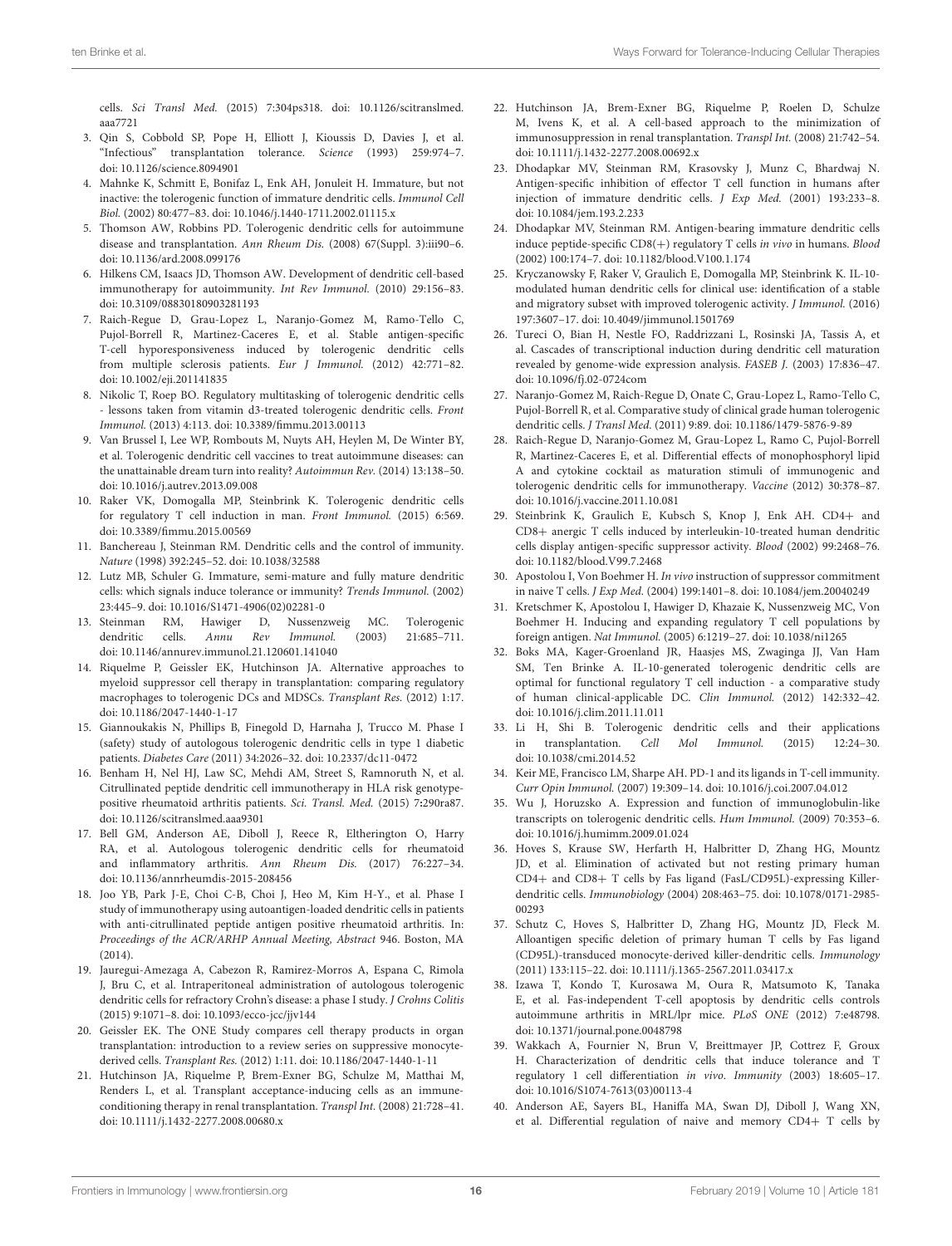alternatively activated dendritic cells. J Leukoc Biol. (2008) 84:124–33. doi: [10.1189/jlb.1107744](https://doi.org/10.1189/jlb.1107744)

- <span id="page-16-0"></span>41. Speck S, Lim J, Shelake S, Matka M, Stoddard J, Farr A, et al. TGF-beta signaling initiated in dendritic cells instructs suppressive effects on Th17 differentiation at the site of neuroinflammation. PLoS ONE (2014) 9:e102390. doi: [10.1371/journal.pone.0102390](https://doi.org/10.1371/journal.pone.0102390)
- <span id="page-16-1"></span>42. Anderson AE, Swan DJ, Wong OY, Buck M, Eltherington O, Harry RA, et al. Tolerogenic dendritic cells generated with dexamethasone and vitamin D3 regulate rheumatoid arthritis  $CD4(+)$  T cells partly via transforming growth factor-beta1. Clin Exp Immunol. (2017) 187:113–23. doi: [10.1111/cei.12870](https://doi.org/10.1111/cei.12870)
- <span id="page-16-2"></span>43. Beringer DX, Kleijwegt FS, Wiede F, Van Der Slik AR, Loh KL, Petersen J, et al. T cell receptor reversed polarity recognition of a self-antigen major histocompatibility complex. Nat Immunol. (2015) 16:1153–61. doi: [10.1038/ni.3271](https://doi.org/10.1038/ni.3271)
- <span id="page-16-3"></span>44. Gregori S, Tomasoni D, Pacciani V, Scirpoli M, Battaglia M, Magnani CF, et al. Differentiation of type 1 T regulatory cells (Tr1) by tolerogenic DC-10 requires the IL-10-dependent ILT4/HLA-G pathway. Blood (2010) 116:935–44. doi: [10.1182/blood-2009-07-234872](https://doi.org/10.1182/blood-2009-07-234872)
- <span id="page-16-4"></span>45. Carretero-Iglesia L, Bouchet-Delbos L, Louvet C, Drujont L, Segovia M, Merieau E, et al. Comparative study of the immunoregulatory capacity of in vitro generated tolerogenic dendritic cells, suppressor macrophages, and myeloid-derived suppressor cells. Transplantation (2016) 100:2079–89. doi: [10.1097/TP.0000000000001315](https://doi.org/10.1097/TP.0000000000001315)
- <span id="page-16-5"></span>46. Riquelme P, Haarer J, Kammler A, Walter L, Tomiuk S, Ahrens N, et al. TIGIT(+) iTregs elicited by human regulatory macrophages control T cell immunity. Nat Commun. (2018) 9:2858. doi: [10.1038/s41467-018-05167-8](https://doi.org/10.1038/s41467-018-05167-8)
- <span id="page-16-6"></span>47. Navarro-Barriuso J, Mansilla MJ, Naranjo-Gomez M, Sanchez-Pla A, Quirant-Sanchez B, Teniente-Serra A, et al. Comparative transcriptomic profile of tolerogenic dendritic cells differentiated with vitamin D3, dexamethasone and rapamycin. Sci Rep. (2018) 8:14985. doi: [10.1038/s41598-018-33248-7](https://doi.org/10.1038/s41598-018-33248-7)
- <span id="page-16-7"></span>48. Harry RA, Anderson AE, Isaacs JD, Hilkens CM. Generation and characterisation of therapeutic tolerogenic dendritic cells for rheumatoid arthritis. Ann Rheum Dis. (2010) 69:2042–50. doi: [10.1136/ard.2009.126383](https://doi.org/10.1136/ard.2009.126383)
- <span id="page-16-8"></span>49. Nikolic T, Woittiez NJC, Van Der Slik A, Laban S, Joosten A, Gysemans C, et al. Differential transcriptome of tolerogenic versus inflammatory dendritic cells points to modulated T1D genetic risk and enriched immune regulation. Genes Immun. (2017) 18:176–83. doi: [10.1038/gene.2017.18](https://doi.org/10.1038/gene.2017.18)
- <span id="page-16-9"></span>50. Xue Z, Zhang X, Chen M, Lu X, Deng R, Ma Y. Dendritic cells transduced with single immunoglobulin IL-1-related receptor exhibit immature properties and prolong islet allograft survival. Front Immunol. (2017) 8:1671. doi: [10.3389/fimmu.2017.01671](https://doi.org/10.3389/fimmu.2017.01671)
- <span id="page-16-10"></span>51. Agrawal S, Ganguly S, Hajian P, Cao JN, Agrawal A. PDGF upregulates CLEC-2 to induce T regulatory cells. Oncotarget (2015) 6:28621–32. doi: [10.18632/oncotarget.5765](https://doi.org/10.18632/oncotarget.5765)
- <span id="page-16-11"></span>52. Schinnerling K, Soto L, Garcia-Gonzalez P, Catalan D, Aguillon JC. Skewing dendritic cell differentiation towards a tolerogenic state for recovery of tolerance in rheumatoid arthritis. Autoimmun Rev. (2015) 14:517−27. doi: [10.1016/j.autrev.2015.01.014](https://doi.org/10.1016/j.autrev.2015.01.014)
- <span id="page-16-12"></span>53. Schinnerling K, Garcia-Gonzalez P, Aguillon JC. Gene expression profiling of human monocyte-derived dendritic cells - searching for molecular regulators of tolerogenicity. Front Immunol. (2015) 6:528. doi: [10.3389/fimmu.2015.00528](https://doi.org/10.3389/fimmu.2015.00528)
- <span id="page-16-13"></span>54. Navarro-Barriuso J, Mansilla MJ, Martinez-Caceres EM. Searching for the transcriptomic signature of immune tolerance inductionbiomarkers of safety and functionality for tolerogenic dendritic cells and regulatory macrophages. Front Immunol. (2018) 9:2062. doi: [10.3389/fimmu.2018.02062](https://doi.org/10.3389/fimmu.2018.02062)
- <span id="page-16-14"></span>55. Lord P, Spiering R, Aguillon JC, Anderson AE, Appel S, Benitez-Ribas D, et al. Minimum information about tolerogenic antigen-presenting cells (MITAP): a first step towards reproducibility and standardisation of cellular therapies. PeerJ (2016) 4:e2300. doi: [10.7717/peerj.2300](https://doi.org/10.7717/peerj.2300)
- <span id="page-16-15"></span>56. Ten Brinke A, Marek-Trzonkowska N, Mansilla MJ, Turksma AW, Piekarska K, Iwaszkiewicz-Grzes D, et al. Monitoring T-cell responses in translational studies: optimization of dye-based proliferation assay for evaluation of antigen-specific responses. Front Immunol. (2017) 8:1870. doi: [10.3389/fimmu.2017.01870](https://doi.org/10.3389/fimmu.2017.01870)
- <span id="page-16-16"></span>57. Mansilla MJ, Selles-Moreno C, Fabregas-Puig S, Amoedo J, Navarro-Barriuso J, Teniente-Serra A, et al. Beneficial effect of tolerogenic dendritic cells pulsed with MOG autoantigen in experimental autoimmune encephalomyelitis. CNS Neurosci Ther. (2015) 21:222–30. doi: [10.1111/cns.12342](https://doi.org/10.1111/cns.12342)
- <span id="page-16-17"></span>58. Mansilla MJ, Contreras-Cardone R, Navarro-Barriuso J, Cools N, Berneman Z, Ramo-Tello C, et al. Cryopreserved vitamin D3 tolerogenic dendritic cells pulsed with autoantigens as a potential therapy for multiple sclerosis patients. J Neuroinflammation (2016) 13:113. doi: [10.1186/s12974-016-0584-9](https://doi.org/10.1186/s12974-016-0584-9)
- <span id="page-16-18"></span>59. Verginis P, Li HS, Carayanniotis G. Tolerogenic semimature dendritic cells suppress experimental autoimmune thyroiditis by activation of thyroglobulin-specific CD4+CD25+ T cells. J Immunol. (2005) 174:7433–9. doi: [10.4049/jimmunol.174.11.7433](https://doi.org/10.4049/jimmunol.174.11.7433)
- 60. Stoop JN, Harry RA, Von DA, Isaacs JD, Robinson JH, Hilkens CM. Therapeutic effect of tolerogenic dendritic cells in established collageninduced arthritis is associated with a reduction in Th17 responses. Arthritis Rheum. (2010) 62:3656–65. doi: [10.1002/art.27756](https://doi.org/10.1002/art.27756)
- <span id="page-16-19"></span>61. Yang J, Yang Y, Ren Y, Xie R, Zou H, Fan H. A mouse model of adoptive immunotherapeutic targeting of autoimmune arthritis using allo-tolerogenic dendritic cells. PLoS ONE (2013) 8:e77729. doi: [10.1371/journal.pone.0077729](https://doi.org/10.1371/journal.pone.0077729)
- <span id="page-16-20"></span>62. Vanderlugt CL, Miller SD. Epitope spreading in immune-mediated diseases: implications for immunotherapy. Nat Rev Immunol. (2002) 2:85–95. doi: [10.1038/nri724](https://doi.org/10.1038/nri724)
- <span id="page-16-21"></span>63. Grau-Lopez L, Raich D, Ramo-Tello C, Naranjo-Gomez M, Davalos A, Pujol-Borrell R, et al. Specific T-cell proliferation to myelin peptides in relapsing-remitting multiple sclerosis. Eur J Neurol. (2011) 18:1101–4. doi: [10.1111/j.1468-1331.2010.03307.x](https://doi.org/10.1111/j.1468-1331.2010.03307.x)
- 64. Lutterotti A, Yousef S, Sputtek A, Sturner KH, Stellmann JP, Breiden P, et al. Antigen-specific tolerance by autologous myelin peptide-coupled cells: a phase 1 trial in multiple sclerosis. Sci. Transl. Med. (2013) 5:188ra175. doi: [10.1126/scitranslmed.3006168](https://doi.org/10.1126/scitranslmed.3006168)
- <span id="page-16-22"></span>65. Chataway J, Martin K, Barrell K, Sharrack B, Stolt P, Wraith DC, et al. Effects of ATX-MS-1467 immunotherapy over 16 weeks in relapsing multiple sclerosis. Neurology (2018) 90:e955–62. doi: [10.1212/WNL.0000000000005118](https://doi.org/10.1212/WNL.0000000000005118)
- <span id="page-16-23"></span>66. Ingulli E. Mechanism of cellular rejection in transplantation. Pediatr Nephrol. [\(2010\) 25:61–74. doi: 10.1007/s00467-008-](https://doi.org/10.1007/s00467-008-1020-x) 1020-x
- <span id="page-16-24"></span>67. Marin E, Cuturi MC, Moreau A. Tolerogenic dendritic cells in solid organ transplantation: where do we stand? Front Immunol. (2018) 9:274. doi: [10.3389/fimmu.2018.00274](https://doi.org/10.3389/fimmu.2018.00274)
- <span id="page-16-25"></span>68. Anderson AE, Swan DJ, Sayers BL, Harry RA, Patterson AM, Von Delwig A, et al. LPS activation is required for migratory activity and antigen presentation by tolerogenic dendritic cells. J Leukoc Biol. (2009) 85:243–50. doi: [10.1189/jlb.0608374](https://doi.org/10.1189/jlb.0608374)
- <span id="page-16-26"></span>69. Nuyts AH, Ponsaerts P, Van Tendeloo VF, Lee WP, Stein B, Nagels G, et al. Except for C-C chemokine receptor 7 expression, monocytederived dendritic cells from patients with multiple sclerosis are functionally comparable to those of healthy controls. Cytotherapy (2014) 16:1024–30. doi: [10.1016/j.jcyt.2014.02.016](https://doi.org/10.1016/j.jcyt.2014.02.016)
- <span id="page-16-27"></span>70. Grover A, Kim GJ, Lizee G, Tschoi M, Wang G, Wunderlich JR, et al. Intralymphatic dendritic cell vaccination induces tumor antigenspecific, skin-homing T lymphocytes. Clin Cancer Res. (2006) 12:5801–8. doi: [10.1158/1078-0432.CCR-05-2421](https://doi.org/10.1158/1078-0432.CCR-05-2421)
- <span id="page-16-28"></span>71. Radomski M, Zeh HJ, Edington HD, Pingpank JF, Butterfield LH, Whiteside TL, et al. Prolonged intralymphatic delivery of dendritic cells through implantable lymphatic ports in patients with advanced cancer. J Immunother Cancer (2016) 4:24. doi: [10.1186/s40425-016-0128-y](https://doi.org/10.1186/s40425-016-0128-y)
- <span id="page-16-29"></span>72. De Laere M, Derdelinckx J, Hassi M, Kerosalo M, Oravamaki H, Van Den Bergh J, et al. Shuttling tolerogenic dendritic cells across the blood-brain barrier in vitro via the introduction of de novo C-C chemokine receptor 5 expression using messenger RNA electroporation. Front Immunol. (2017) 8:1964. doi: [10.3389/fimmu.2017.01964](https://doi.org/10.3389/fimmu.2017.01964)
- <span id="page-16-30"></span>73. Garrod KR, Chang CK, Liu FC, Brennan TV, Foster RD, Kang SM. Targeted lymphoid homing of dendritic cells is required for prolongation of allograft survival. J Immunol. (2006) 177:863–8. doi: [10.4049/jimmunol.177.2.863](https://doi.org/10.4049/jimmunol.177.2.863)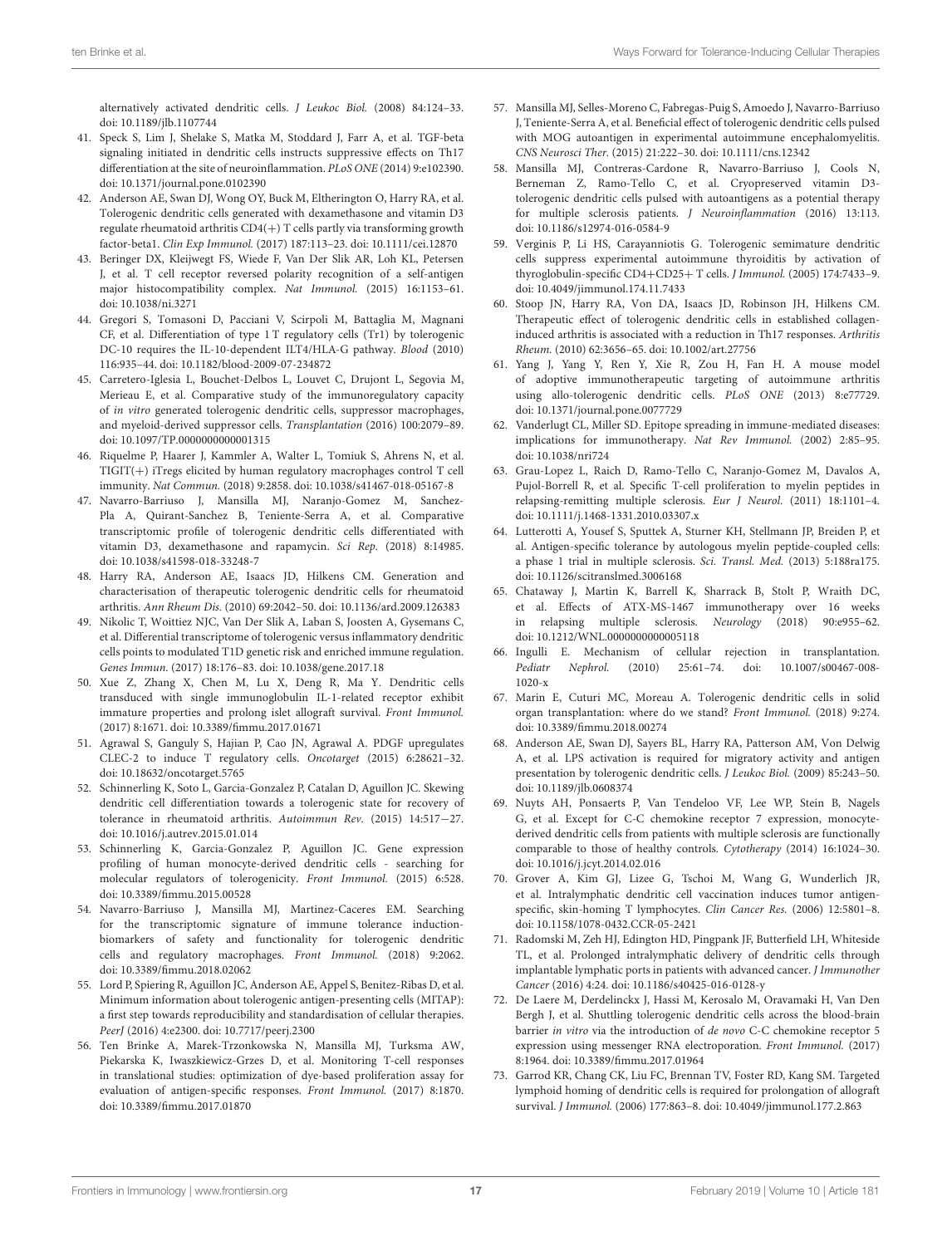- <span id="page-17-0"></span>74. Hawiger D, Inaba K, Dorsett Y, Guo M, Mahnke K, Rivera M, et al. Dendritic cells induce peripheral T cell unresponsiveness under steady state conditions in vivo. J Exp Med. (2001) 194:769–80. doi: [10.1084/jem.194.6.769](https://doi.org/10.1084/jem.194.6.769)
- <span id="page-17-1"></span>75. Dhodapkar MV, Sznol M, Zhao B, Wang D, Carvajal RD, Keohan ML, et al. Induction of antigen-specific immunity with a vaccine targeting NY-ESO-1 to the dendritic cell receptor DEC-205. Sci. Transl. Med. (2014) 6:232ra251. doi: [10.1126/scitranslmed.3008068](https://doi.org/10.1126/scitranslmed.3008068)
- <span id="page-17-2"></span>76. Hotaling NA, Tang L, Irvine DJ, Babensee JE. Biomaterial strategies for immunomodulation. Annu Rev Biomed Eng. (2015) 17:317–49. doi: [10.1146/annurev-bioeng-071813-104814](https://doi.org/10.1146/annurev-bioeng-071813-104814)
- 77. Tostanoski LH, Gosselin EA, Jewell CM. Engineering tolerance using biomaterials to target and control antigen presenting cells. Discov Med. (2016) 21:403–10.
- <span id="page-17-3"></span>78. Ochando J, Braza MS. Nanoparticle-based modulation and monitoring of antigen-presenting cells in organ transplantation. Front Immunol. (2017) 8:1888. doi: [10.3389/fimmu.2017.01888](https://doi.org/10.3389/fimmu.2017.01888)
- <span id="page-17-4"></span>79. Capini C, Jaturanpinyo M, Chang HI, Mutalik S, Mcnally A, Street S, et al. Antigen-specific suppression of inflammatory arthritis using liposomes. J Immunol. (2009) 182:3556–65. doi: [10.4049/jimmunol.0802972](https://doi.org/10.4049/jimmunol.0802972)
- <span id="page-17-5"></span>80. Pujol-Autonell I, Serracant-Prat A, Cano-Sarabia M, Ampudia RM, Rodriguez-Fernandez S, Sanchez A, et al. Use of autoantigen-loaded phosphatidylserine-liposomes to arrest autoimmunity in type 1 diabetes. PLoS ONE (2015) 10:e0127057. doi: [10.1371/journal.pone.0127057](https://doi.org/10.1371/journal.pone.0127057)
- <span id="page-17-6"></span>81. Pujol-Autonell I, Mansilla MJ, Rodriguez-Fernandez S, Cano-Sarabia M, Navarro-Barriuso J, Ampudia RM, et al. Liposome-based immunotherapy against autoimmune diseases: therapeutic effect on multiple sclerosis. Nanomedicine (2017) 12:1231–42. doi: [10.2217/nnm-2016-0410](https://doi.org/10.2217/nnm-2016-0410)
- <span id="page-17-7"></span>82. Lan YY, Wang Z, Raimondi G, Wu W, Colvin BL, De Creus A, et al. "Alternatively Activated" dendritic cells preferentially secrete IL-10, expand Foxp3+CD4+ T cells, and induce long-term organ allograft survival in combination with CTLA4-Ig. J Immunol. (2006) 177:5868–77. doi: [10.4049/jimmunol.177.9.5868](https://doi.org/10.4049/jimmunol.177.9.5868)
- <span id="page-17-8"></span>83. Ezzelarab MB, Zahorchak AF, Lu L, Morelli AE, Chalasani G, Demetris AJ, et al. Regulatory dendritic cell infusion prolongs kidney allograft survival in nonhuman primates. Am J Transplant (2013) 13:1989–2005. doi: [10.1111/ajt.12310](https://doi.org/10.1111/ajt.12310)
- <span id="page-17-9"></span>84. Baas MC, Kuhn C, Valette F, Mangez C, Duarte MS, Hill M, et al. Combining autologous dendritic cell therapy with CD3 antibodies promotes regulatory T cells and permanent islet allograft acceptance. J Immunol. (2014) 193:4696– 703. doi: [10.4049/jimmunol.1401423](https://doi.org/10.4049/jimmunol.1401423)
- <span id="page-17-10"></span>85. Stanko K, Iwert C, Appelt C, Vogt K, Schumann J, Strunk FJ, et al. CD96 expression determines the inflammatory potential of IL-9 producing Th9 cells. Proc Natl Acad Sci USA. (2018) 115:E2940–9. doi: [10.1073/pnas.1708329115](https://doi.org/10.1073/pnas.1708329115)
- <span id="page-17-11"></span>86. Garber K. Immunology: a tolerant approach. Nature (2014) 507:418–20. doi: [10.1038/507418a](https://doi.org/10.1038/507418a)
- <span id="page-17-12"></span>87. Vignali DA, Collison LW, Workman CJ. How regulatory T cells work. Nat Rev Immunol. (2008) 8:523–32. doi: [10.1038/nri2343](https://doi.org/10.1038/nri2343)
- <span id="page-17-13"></span>88. Trzonkowski P, Bieniaszewska M, Juścinska J, Dobyszuk A, Krzystyniak A, Marek N, et al. First-in-man clinical results of the treatment of patients with graft versus host disease with human ex vivo expanded CD4+CD25+CD127- T regulatory cells. Clin. Immunol. (2009) 133**:**22–6. doi: [10.1016/j.clim.2009.06.001](https://doi.org/10.1016/j.clim.2009.06.001)
- <span id="page-17-24"></span>89. Brunstein CG, Miller J, Cao Q, Mckenna DH, Hippen KL, Curtsinger J, et al. Infusion of ex vivo expanded T regulatory cells in adults transplanted with umbilical cord blood: safety profile and detection kinetics. Blood (2011) 117:1061–70. doi: [10.1182/blood-2010-07-293795](https://doi.org/10.1182/blood-2010-07-293795)
- <span id="page-17-25"></span>90. Brunstein CG, Blazar BR, Miller JS, Cao Q, Hippen KL, Mckenna DH, et al. Adoptive transfer of umbilical cord blood-derived regulatory T cells and early viral reactivation. Biol Blood Marrow Transplant. (2013) 19:1271–3. doi: [10.1016/j.bbmt.2013.06.004](https://doi.org/10.1016/j.bbmt.2013.06.004)
- <span id="page-17-26"></span>91. Di Ianni M, Falzetti F, Carotti A, Terenzi A, Castellino F, Bonifacio E, et al. Tregs prevent GVHD and promote immune reconstitution in HLA-haploidentical transplantation. Blood (2011) 117:3921–8. doi: [10.1182/blood-2010-10-311894](https://doi.org/10.1182/blood-2010-10-311894)
- <span id="page-17-14"></span>92. Martelli MF, Di Ianni M, Ruggeri L, Falzetti F, Carotti A, Terenzi A, et al. HLA-haploidentical transplantation with regulatory and conventional T-cell adoptive immunotherapy prevents acute leukemia

relapse. Blood [\(2014\) 124:638–44. doi: 10.1182/blood-2014-03-5](https://doi.org/10.1182/blood-2014-03-564401) 64401

- <span id="page-17-27"></span>93. Edinger M, Hoffmann P. Regulatory T cells in stem cell transplantation: strategies and first clinical experiences. Curr Opin Immunol. (2011) 23:679– 84. doi: [10.1016/j.coi.2011.06.006](https://doi.org/10.1016/j.coi.2011.06.006)
- <span id="page-17-15"></span>94. Theil A, Tuve S, Oelschlägel U, Maiwald A, Döhler D, Oßmann D, et al. Adoptive transfer of allogeneic regulatory T cells into patients with chronic graft-versus-host disease. Cytotherapy (2015) 17:473–86. doi: [10.1016/j.jcyt.2014.11.005](https://doi.org/10.1016/j.jcyt.2014.11.005)
- <span id="page-17-28"></span>95. Bacchetta R, Lucarelli B, Sartirana C, Gregori S, Lupo Stanghellini MT, Miqueu P, et al. Immunological outcome in haploidentical-HSC transplanted patients treated with IL-10-anergized donor T cells. Front Immunol. (2014) 5:16. doi: [10.3389/fimmu.2014.00016](https://doi.org/10.3389/fimmu.2014.00016)
- <span id="page-17-29"></span>96. Marek-Trzonkowska N, Mysliwiec M, Dobyszuk A, Grabowska M, Techmanska I, Juscinska J, et al. Administration of CD4+CD25highCD127 regulatory T cells preserves beta-cell function in type 1 diabetes in children. Diabetes Care (2012) 35:1817–20. doi: [10.2337/dc12-0038](https://doi.org/10.2337/dc12-0038)
- 97. Marek-Trzonkowska N, Mysliwiec M, Dobyszuk A, Grabowska M, Derkowska I, Juscinska J, et al. Therapy of type 1 diabetes with CD4(+)CD25(high)CD127-regulatory T cells prolongs survival of pancreatic islets - results of one year follow-up. Clin Immunol. (2014) 153:23–30. doi: [10.1016/j.clim.2014.03.016](https://doi.org/10.1016/j.clim.2014.03.016)
- <span id="page-17-30"></span>98. Marek-Trzonkowska N, Mysliwiec M, Iwaszkiewicz-Grzes D, Gliwinski M, Derkowska I, Zalinska M, et al. Factors affecting long-term efficacy of T regulatory cell-based therapy in type 1 diabetes. J Transl Med. (2016) 14:332. doi: [10.1186/s12967-016-1090-7](https://doi.org/10.1186/s12967-016-1090-7)
- <span id="page-17-31"></span>99. Bluestone JA, Buckner JH, Fitch M, Gitelman SE, Gupta S, Hellerstein MK, et al. Type 1 diabetes immunotherapy using polyclonal regulatory T cells. Sci. Transl. Med. (2015) 7:315ra189. doi: [10.1126/scitranslmed.aad4134](https://doi.org/10.1126/scitranslmed.aad4134)
- <span id="page-17-32"></span>100. Desreumaux P, Foussat A, Allez M, Beaugerie L, Hebuterne X, Bouhnik Y, et al. Safety and efficacy of antigen-specific regulatory T-cell therapy for patients with refractory Crohn's disease. Gastroenterology (2012) 143:1207–17.e02. doi: [10.1053/j.gastro.2012.07.116](https://doi.org/10.1053/j.gastro.2012.07.116)
- <span id="page-17-33"></span>101. Thonhoff JR, Beers DR, Zhao W, Pleitez M, Simpson EP, Berry JD, et al. Expanded autologous regulatory T-lymphocyte infusions in ALS: a phase I, first-in-human study. Neurol Neuroimmunol Neuroinflamm. (2018) 5:e465. doi: [10.1212/NXI.0000000000000465](https://doi.org/10.1212/NXI.0000000000000465)
- <span id="page-17-16"></span>102. Gliwinski M, Iwaszkiewicz-Grzes D, Trzonkowski P. Cell-based therapies with T regulatory cells. BioDrugs (2017) 31:335–47. doi: [10.1007/s40259-017-0228-3](https://doi.org/10.1007/s40259-017-0228-3)
- <span id="page-17-17"></span>103. Chandran S, Tang Q, Sarwal M, Laszik ZG, Putnam AL, Lee K, et al. Polyclonal regulatory T cell therapy for control of inflammation in kidney transplants. Am J Transplant. (2017) 17:2945–54. doi: [10.1111/ajt.14415](https://doi.org/10.1111/ajt.14415)
- <span id="page-17-18"></span>104. Mathew JM, Jessica HV, Lefever A, Konieczna I, Stratton C, He J, et al. A phase I clinical trial with ex vivo expanded recipient regulatory T cells in living donor kidney transplants. Sci Rep. (2018) 8:7428. doi: [10.1038/s41598-018-25574-7](https://doi.org/10.1038/s41598-018-25574-7)
- <span id="page-17-19"></span>105. Streitz M, Miloud T, Kapinsky M, Reed MR, Magari R, Geissler EK, et al. Standardization of whole blood immune phenotype monitoring for clinical trials: panels and methods from the ONE study. Transplant Res. (2013) 2:17. doi: [10.1186/2047-1440-2-17](https://doi.org/10.1186/2047-1440-2-17)
- 106. Geissler EK, Tullius SG, Chong AS. Establishment of a global virtual laboratory for transplantation: a symposium report. Transplantation (2015) 99:381–4. doi: [10.1097/TP.0000000000000560](https://doi.org/10.1097/TP.0000000000000560)
- <span id="page-17-20"></span>107. Kverneland AH, Streitz M, Geissler E, Hutchinson J, Vogt K, Boes D, et al. Age and gender leucocytes variances and references values generated using the standardized ONE-Study protocol. Cytometry A (2016) 89:543–64. doi: [10.1002/cyto.a.22855](https://doi.org/10.1002/cyto.a.22855)
- <span id="page-17-21"></span>108. Safinia N, Vaikunthanathan T, Fraser H, Thirkell S, Lowe K, Blackmore L, et al. Successful expansion of functional and stable regulatory T cells for immunotherapy in liver transplantation. Oncotarget (2016) 7:7563–77. doi: [10.18632/oncotarget.6927](https://doi.org/10.18632/oncotarget.6927)
- <span id="page-17-22"></span>109. Akimova T, Kamath BM, Goebel JW, Meyers KE, Rand EB, Hawkins A, et al. Differing effects of rapamycin or calcineurin inhibitor on T-regulatory cells in pediatric liver and kidney transplant recipients. Am J Transplant. (2012) 12:3449–61. doi: [10.1111/j.1600-6143.2012.04269.x](https://doi.org/10.1111/j.1600-6143.2012.04269.x)
- <span id="page-17-23"></span>110. Scotta C, Fanelli G, Hoong SJ, Romano M, Lamperti EN, Sukthankar M, et al. Impact of immunosuppressive drugs on the therapeutic efficacy of ex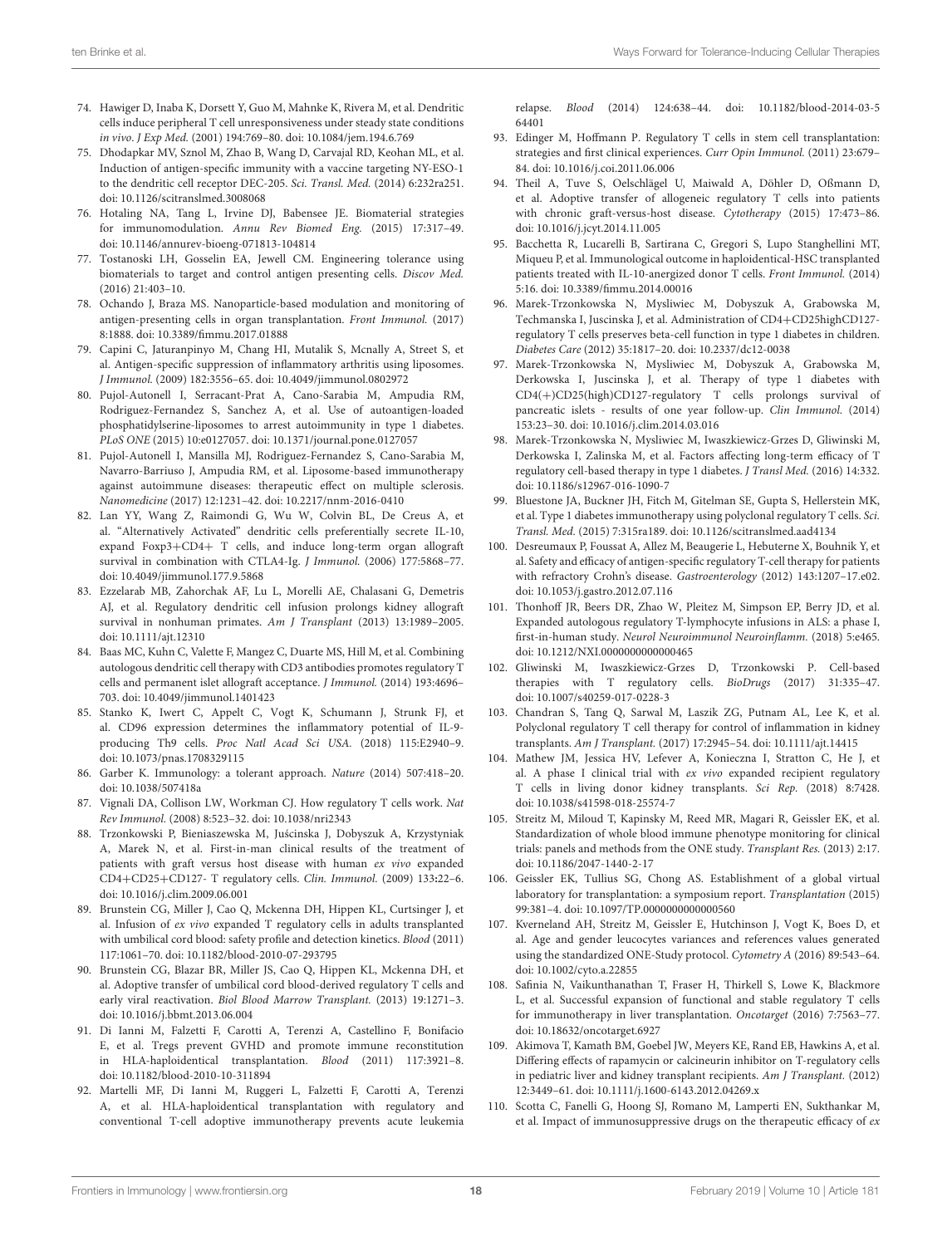vivo expanded human regulatory T cells. Haematologica (2016) 101:91–100. doi: [10.3324/haematol.2015.128934](https://doi.org/10.3324/haematol.2015.128934)

- <span id="page-18-0"></span>111. Tsang JY, Tanriver Y, Jiang S, Xue SA, Ratnasothy K, Chen D, et al. Conferring indirect allospecificity on CD4+CD25+ Tregs by TCR gene transfer favors transplantation tolerance in mice. J Clin Invest. (2008) 118:3619–28. doi: [10.1172/JCI33185](https://doi.org/10.1172/JCI33185)
- <span id="page-18-1"></span>112. Putnam AL, Safinia N, Medvec A, Laszkowska M, Wray M, Mintz MA, et al. Clinical grade manufacturing of human alloantigen-reactive regulatory T cells for use in transplantation. Am J Transplant. (2013) 13:3010–20. doi: [10.1111/ajt.12433](https://doi.org/10.1111/ajt.12433)
- <span id="page-18-2"></span>113. Macdonald KG, Hoeppli RE, Huang Q, Gillies J, Luciani DS, Orban PC, et al. Alloantigen-specific regulatory T cells generated with a chimeric antigen receptor. J Clin Invest. (2016) 126:1413–24. doi: [10.1172/JCI82771](https://doi.org/10.1172/JCI82771)
- 114. Boardman DA, Philippeos C, Fruhwirth GO, Ibrahim MA, Hannen RF, Cooper D, et al. Expression of a chimeric antigen receptor specific for donor HLA class I enhances the potency of human regulatory T cells in preventing human skin transplant rejection. Am J Transplant. (2017) 17:931–43. doi: [10.1111/ajt.14185](https://doi.org/10.1111/ajt.14185)
- <span id="page-18-3"></span>115. Noyan F, Zimmermann K, Hardtke-Wolenski M, Knoefel A, Schulde E, Geffers R, et al. Prevention of allograft rejection by use of regulatory T cells with an MHC-specific chimeric antigen receptor. Am J Transplant. (2017) 17:917–30. doi: [10.1111/ajt.14175](https://doi.org/10.1111/ajt.14175)
- <span id="page-18-4"></span>116. Bacher P, Heinrich F, Stervbo U, Nienen M, Vahldieck M, Iwert C, et al. Regulatory T cell specificity directs tolerance versus allergy against aeroantigens in humans. Cell (2016) 167:1067–78.e16. doi: [10.1016/j.cell.2016.09.050](https://doi.org/10.1016/j.cell.2016.09.050)
- <span id="page-18-5"></span>117. Lei H, Kuchenbecker L, Streitz M, Sawitzki B, Vogt K, Landwehr-Kenzel S, et al. Human CD45RA(-) FoxP3(hi) memory-type regulatory T cells show distinct TCR repertoires with conventional T cells and play an important role in controlling early immune activation. Am J Transplant. (2015) 15:2625–35. doi: [10.1111/ajt.13315](https://doi.org/10.1111/ajt.13315)
- <span id="page-18-6"></span>118. Koreth J, Matsuoka K, Kim HT, McDonough SM, Bindra B, Alyea EP III, et al. Interleukin-2 and regulatory T cells in graft-versus-host disease. N Engl J Med. (2011) 365:2055–66. doi: [10.1056/NEJMoa1108188](https://doi.org/10.1056/NEJMoa1108188)
- <span id="page-18-7"></span>119. Whitehouse G, Gray E, Mastoridis S, Merritt E, Kodela E, Yang JHM, et al. IL-2 therapy restores regulatory T-cell dysfunction induced by calcineurin inhibitors. Proc Natl Acad Sci USA. (2017) 114:7083–8. doi: [10.1073/pnas.1620835114](https://doi.org/10.1073/pnas.1620835114)
- <span id="page-18-8"></span>120. Von Spee-Mayer C, Siegert E, Abdirama D, Rose A, Klaus A, Alexander T, et al. Low-dose interleukin-2 selectively corrects regulatory T cell defects in patients with systemic lupus erythematosus. Ann Rheum Dis. (2016) 75:1407–15. doi: [10.1136/annrheumdis-2015-207776](https://doi.org/10.1136/annrheumdis-2015-207776)
- <span id="page-18-9"></span>121. Klatzmann D, Abbas AK. The promise of low-dose interleukin-2 therapy for autoimmune and inflammatory diseases. Nat Rev Immunol. (2015) 15:283– 94. doi: [10.1038/nri3823](https://doi.org/10.1038/nri3823)
- <span id="page-18-10"></span>122. Battaglia M, Stabilini A, Roncarolo MG. Rapamycin selectively expands  $\text{CD4}\widetilde{+}\text{CD25}^+\text{FoxP3}^+ \quad \text{regularory} \quad \text{T} \quad \text{cells.} \quad \text{Blood} \quad (2005) \quad 105:4743-8.$ doi: [10.1182/blood-2004-10-3932](https://doi.org/10.1182/blood-2004-10-3932)
- 123. Hendrikx Thijs K, Velthuis Jurjen HL, Klepper M, Van Gurp E, Geel A, Schoordijk W, et al. Monotherapy rapamycin allows an increase of CD4+ CD25bright+ FoxP3+ T cells in renal recipients. Transplant Int. (2009) 22:884–91. doi: [10.1111/j.1432-2277.2009.00890.x](https://doi.org/10.1111/j.1432-2277.2009.00890.x)
- <span id="page-18-11"></span>124. Scottà C, Esposito M, Fazekasova H, Fanelli G, Edozie FC, Ali N, et al. Differential effects of rapamycin and retinoic acid on expansion, stability and suppressive qualities of human CD4+CD25+FOXP3+ Tregs subpopulations. Heamatologica (2013) 98:1291–9. doi: [10.3324/haematol.2012.074088](https://doi.org/10.3324/haematol.2012.074088)
- <span id="page-18-12"></span>125. Long SA, Rieck M, Sanda S, Bollyky JB, Samuels PL, Goland R, et al. Rapamycin/IL-2 combination therapy in patients with type 1 diabetes augments tregs yet transiently impairs β-cell function. Diabetes (2012) 61:2340–8. doi: [10.2337/db12-0049](https://doi.org/10.2337/db12-0049)
- <span id="page-18-13"></span>126. Fraser H, Safinia N, Grageda N, Thirkell S, Lowe K, Fry LJ, et al. A rapamycinbased GMP-compatible process for the isolation and expansion of regulatory T cells for clinical trials. Mol Ther Methods Clin Dev. (2018) 8:198–209. doi: [10.1016/j.omtm.2018.01.006](https://doi.org/10.1016/j.omtm.2018.01.006)
- <span id="page-18-14"></span>127. Baron U, Floess S, Wieczorek G, Baumann K, Grützkau A, Dong J, et al. DNA demethylation in the human FOXP3 locus discriminates regulatory T

cells from activated FOXP3(+) conventional T cells. Eur J Immunol. (2007) 37**:**2378–89. doi: [10.1002/eji.200737594](https://doi.org/10.1002/eji.200737594)

- <span id="page-18-15"></span>128. Marek N, Bieniaszewska M, Krzystyniak A, Juscinska J, Mysliwska J, Witkowski P, et al. The time is crucial for ex vivo expansion of T regulatory cells for therapy. Cell Transplant. (2011) 20:1747–58. doi: [10.3727/096368911X566217](https://doi.org/10.3727/096368911X566217)
- 129. Gołab K, Krzystyniak A, Marek-Trzonkowska N, Misawa R, Wang LJ, Wang X, et al. Impact of culture medium on  $CD4^+$   $CD25^{\text{high}}CD127^{\text{lo/neg}}$  Treg expansion for the purpose of clinical application. Int Immunopharmacol. (2013) 16**:**358–63. doi: [10.1016/j.intimp.2013.02.016](https://doi.org/10.1016/j.intimp.2013.02.016)
- <span id="page-18-16"></span>130. Marek-Trzonkowska N, Piekarska K, Filipowicz N, Piotrowski A, Gucwa M, Vogt K, et al. Mild hypothermia provides Treg stability. Sci Rep. (2017) 7:11915. doi: [10.1038/s41598-017-10151-1](https://doi.org/10.1038/s41598-017-10151-1)
- <span id="page-18-17"></span>131. Trzonkowski P, Dukat-Mazurek A, Bieniaszewska M, Marek-Trzonkowska N, Dobyszuk A, Juścinska J, et al. Treatment of graft-versus-host disease with naturally occurring T regulatory cells. BioDrugs (2013) 27:605–14. doi: [10.1007/s40259-013-0050-5](https://doi.org/10.1007/s40259-013-0050-5)
- <span id="page-18-18"></span>132. Fuchs A, Gliwinski M, Grageda N, Spiering R, Abbas AK, Appel S, et al. Minimum information about T regulatory cells: a step toward reproducibility and standardization. Front Immunol. (2018) 8:1844. doi: [10.3389/fimmu.2017.01844](https://doi.org/10.3389/fimmu.2017.01844)
- <span id="page-18-19"></span>133. Verbij FC, Turksma AW, De Heij F, Kaijen P, Lardy N, Fijnheer R, et al. CD4+ T cells from patients with acquired thrombotic thrombocytopenic purpura recognize CUB2 domain-derived peptides. Blood (2016) 127:1606– 9. doi: [10.1182/blood-2015-10-668053](https://doi.org/10.1182/blood-2015-10-668053)
- <span id="page-18-20"></span>134. Crespo E, Lucia M, Cruzado JM, Luque S, Melilli E, Manonelles A, et al. Pre-transplant donor-specific T-cell alloreactivity is strongly associated with early acute cellular rejection in kidney transplant recipients not receiving T-cell depleting induction therapy. PLoS ONE (2015) 10:e011761. doi: [10.1371/journal.pone.0117618](https://doi.org/10.1371/journal.pone.0117618)
- <span id="page-18-21"></span>135. Sindhi R, Ashokkumar C, Higgs BW, Levy S, Soltys K, Bond G, et al. Profile of the Pleximmune blood test for transplant rejection risk prediction. Expert Rev Mol Diagn. (2016) 16:387–93. doi: [10.1586/14737159.2016.1139455](https://doi.org/10.1586/14737159.2016.1139455)
- <span id="page-18-22"></span>136. Andreola G, Chittenden M, Shaffer J, Cosimi AB, Kawai T, Cotter P, et al. Mechanisms of donor-specific tolerance in recipients of haploidentical combined bone marrow/kidney transplantation. Am J Transplant. (2011) 11:1236–47. doi: [10.1111/j.1600-6143.2011.03566.x](https://doi.org/10.1111/j.1600-6143.2011.03566.x)
- <span id="page-18-23"></span>137. Taubert R, Danger R, Londono MC, Christakoudi S, Martinez-Picola M, Rimola A, et al. Hepatic infiltrates in operational tolerant patients after liver transplantation show enrichment of regulatory T cells before proinflammatory genes are downregulated. Am J Transplant. (2016) 16:1285–93. doi: [10.1111/ajt.13617](https://doi.org/10.1111/ajt.13617)
- <span id="page-18-24"></span>138. Newell KA, Adams AB, Turka LA. Biomarkers of operational tolerance following kidney transplantation - the immune tolerance network studies of spontaneously tolerant kidney transplant recipients. Hum Immunol. (2018) 79:380–7. doi: [10.1016/j.humimm.2018.02.007](https://doi.org/10.1016/j.humimm.2018.02.007)
- <span id="page-18-25"></span>139. Newell KA, Asare A, Kirk AD, Gisler TD, Bourcier K, Suthanthiran M, et al. Identification of a B cell signature associated with renal transplant tolerance in humans. J Clin Invest. (2010) 120:1836–47. doi: [10.1172/JCI39933](https://doi.org/10.1172/JCI39933)
- 140. Bohne F, Martinez-Llordella M, Lozano JJ, Miquel R, Benitez C, Londono MC, et al. Intra-graft expression of genes involved in iron homeostasis predicts the development of operational tolerance in human liver transplantation. J Clin Invest. (2012) 122:368–82. doi: [10.1172/JCI59411](https://doi.org/10.1172/JCI59411)
- <span id="page-18-26"></span>141. Rebollo-Mesa I, Nova-Lamperti E, Mobillo P, Runglall M, Christakoudi S, Norris S, et al. Biomarkers of tolerance in kidney transplantation: are we predicting tolerance or response to immunosuppressive treatment? Am J Transplant. (2016) 16:3443–57. doi: [10.1111/ajt.13932](https://doi.org/10.1111/ajt.13932)
- <span id="page-18-27"></span>142. Hutchinson JA, Riquelme P, Sawitzki B, Tomiuk S, Miqueu P, Zuhayra M, et al. Cutting edge: immunological consequences and trafficking of human regulatory macrophages administered to renal transplant recipients. J Immunol. (2011) 187:2072–8. doi: [10.4049/jimmunol.1100762](https://doi.org/10.4049/jimmunol.1100762)
- <span id="page-18-28"></span>143. Managh AJ, Hutchinson RW, Riquelme P, Broichhausen C, Wege AK, Ritter U, et al. Laser ablation-inductively coupled plasma mass spectrometry: an emerging technology for detecting rare cells in tissue sections. J Immunol. (2014) 193:2600–8. doi: [10.4049/jimmunol.1400869](https://doi.org/10.4049/jimmunol.1400869)
- <span id="page-18-29"></span>144. Hutchinson RW, Mclachlin KM, Riquelme P, Haarer J, Broichhausen C, Ritter U, et al. Laser ablation inductively coupled plasma mass spectrometry: